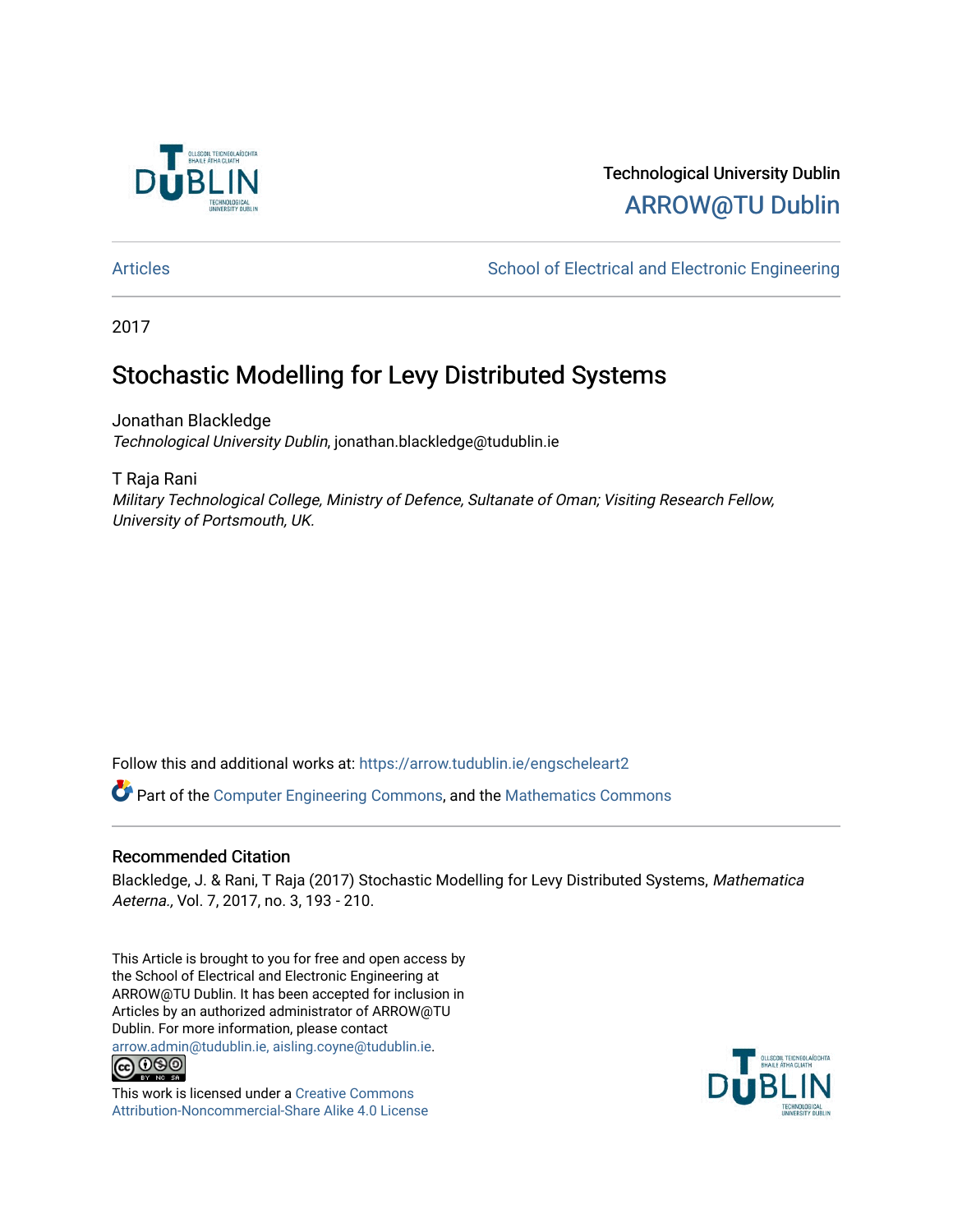## Stochastic Modelling for Lévy Distributed Systems

J M Blackledge

Military Technological College, Ministry of Defence, Sultanate of Oman; Honorary Professor, Dublin Institute of Technology, Ireland.

#### T Raja Rani

Military Technological College, Ministry of Defence, Sultanate of Oman; Visiting Research Fellow, University of Portsmouth, UK.

#### Abstract

The purpose of this paper is to examine a range of results that can be derived from Einstein's evolution equation focusing on (but not in an exclusive sense) the effect of introducing a Lévy distribution. In this context, we examine the derivation (as derived from the Einstein's evolution equation) of the classical and fractional diffusion equations, the classical and generalised Kolmogorov-Feller equations, the evolution of self-affine stochastic fields through the fractional diffusion equation and the fractional Schrödinger equation, the fractional Poisson equation (for the time independent case), and, a derivation of the Lyapunov exponent. In this way, we provide a collection of results (e.g. the derivation of certain partial differential equations) that are fundamental to the stochastic modelling associated with elastic scattering problems obtained under a unifying theme, namely, Einstein's evolution equation. The approach is based on a multi-dimensional analysis of stochastic fields governed by a symmetric (zero-mean) Gaussian distribution and a Lévy distribution characterised by the Lévy index  $\gamma \in [0, 2]$ .

#### Mathematics Subject Classification:

91B84, 37A60, 69K35, 82B05, 26A33, 42A38

#### Keywords:

Stochastic Modelling, Einstein's Evolution Equation, Lévy Distributions, Selfaffine stochastic fields.

## 1 Introduction

We consider the principal field equation of statistical mechanics for the threedimensional elastic scattering problem. The traditional context of this study is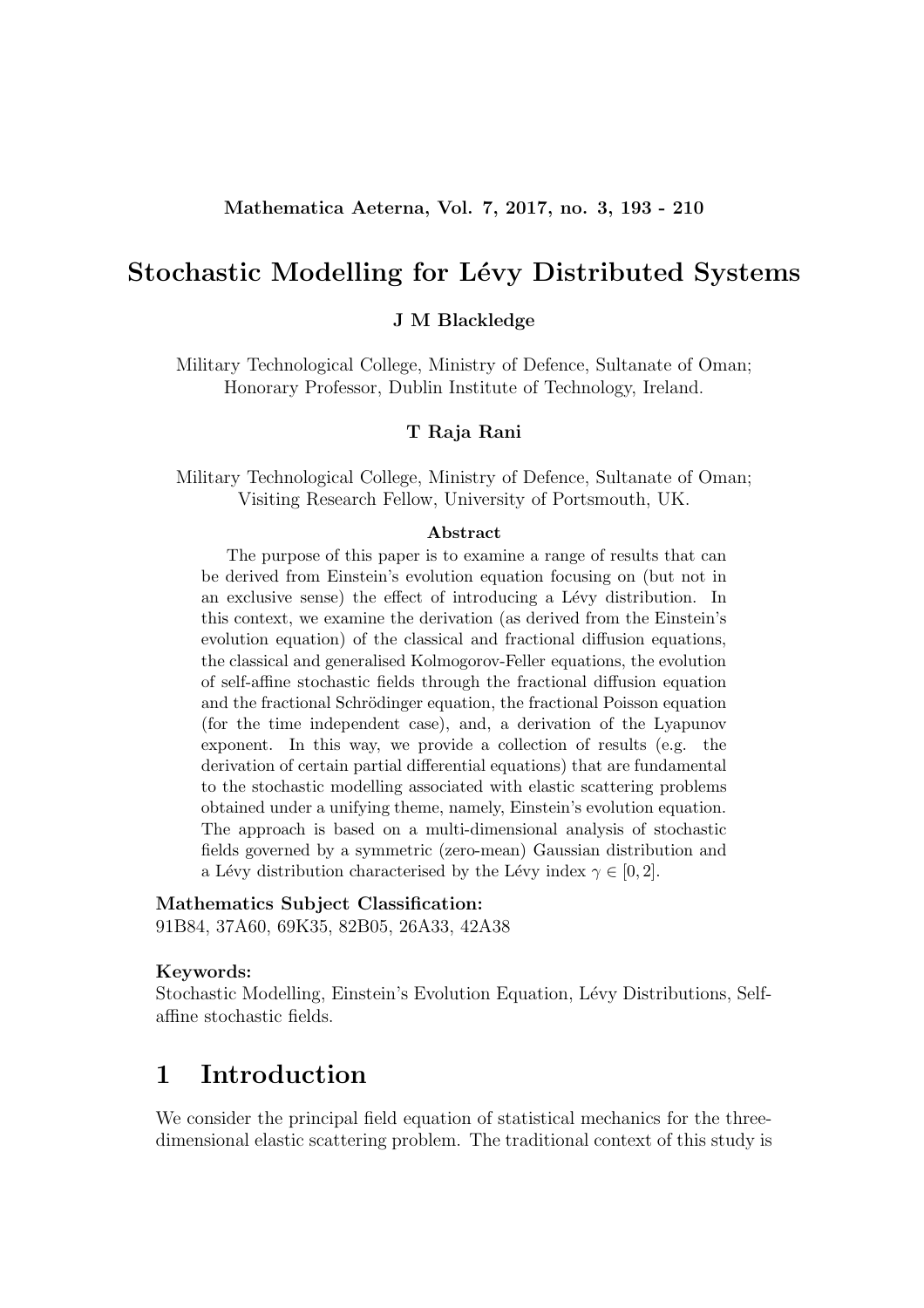with regard to the random motion of discrete particles through classical scattering processes, and, the time evolution of the density field that represents the concentration of such particles in a macroscopic sense. In a three-dimensional space, each particle is taken to be undergoing a random walk in which the direction that a particle 'propagates' after any scattering event is arbitrary, the scattering (solid) angle  $\theta$  say being uniformly distributed for  $\theta \in [0, 4\pi]$ , and, the distance travelled between scattering events is determined by some other (or similar) distribution whose mean value describes the mean free path. The stochastic field equation considered is of value in modelling the diffusion of wave-fields when propagating through a dense complex of scatterers including the 'diffusion' of acoustic and electromagnetic waves, for example, and was the basis for Einstein's original study of Brownian motion in 1905 [1] albeit for the one-dimensional case [2].

The focus of this paper is to derive a range of equations and metrics via, primarily, a three-dimensional version of Einstein's evolution equation in order to demonstrate connectivity and association in a unified sense. These equations include the classical diffusion equation, the classical and generalised Kolmogorov-Feller equations, the evolution of self-affine stochastic fields through the fractional diffusion equation and the fractional Schrödinger equation. The fractional form of these equations is shown to be a direct consequence of introducing a L´evy distribution as a 'governor' for the 'statistical mechanics' under which the scattering processes occur. For a constant  $a$ , the characteristic function (i.e. the Fourier transform of the corresponding probability density function) for a symmetric Lévy distribution is given by  $P(k) = \exp(-a |k|^\gamma)$ where and  $\gamma \in [0, 2]$  is the Lévy index. This distribution can be considered to be a generalisation of the Gaussian distribution when  $\gamma = 2$ . The effect of taking  $\gamma < 2$  is to produce stochastic processes whose probability density functions have longer tails than those associated with a Gaussian process, and, as shall be demonstrated in this paper, yield stochastic partial differential equations that are of a fractional type whose solutions exhibit random self-affine characteristics.

### 2 Einstein's Evolution Equation

Let  $p(r)$ ,  $r \equiv |\mathbf{r}|$  denote the Probability Density Function (PDF) associated with the position in a three-dimensional space  $\mathbf{r} \in \mathbb{R}^3$  where a particle can exist as a result of some 'random walk' generated by a sequence of 'elastic scattering' processes (with other like particles in a three-dimensional space). Let  $u(\mathbf{r},t)$  denote the density function of a canonical assemble of particles all undergoing the same random walk process involving elastic scattering events (i.e. the number of particles per unit volume). Suppose we consider an infinite concentration of such particles at a time  $t = 0$  located at an origin  $r = 0$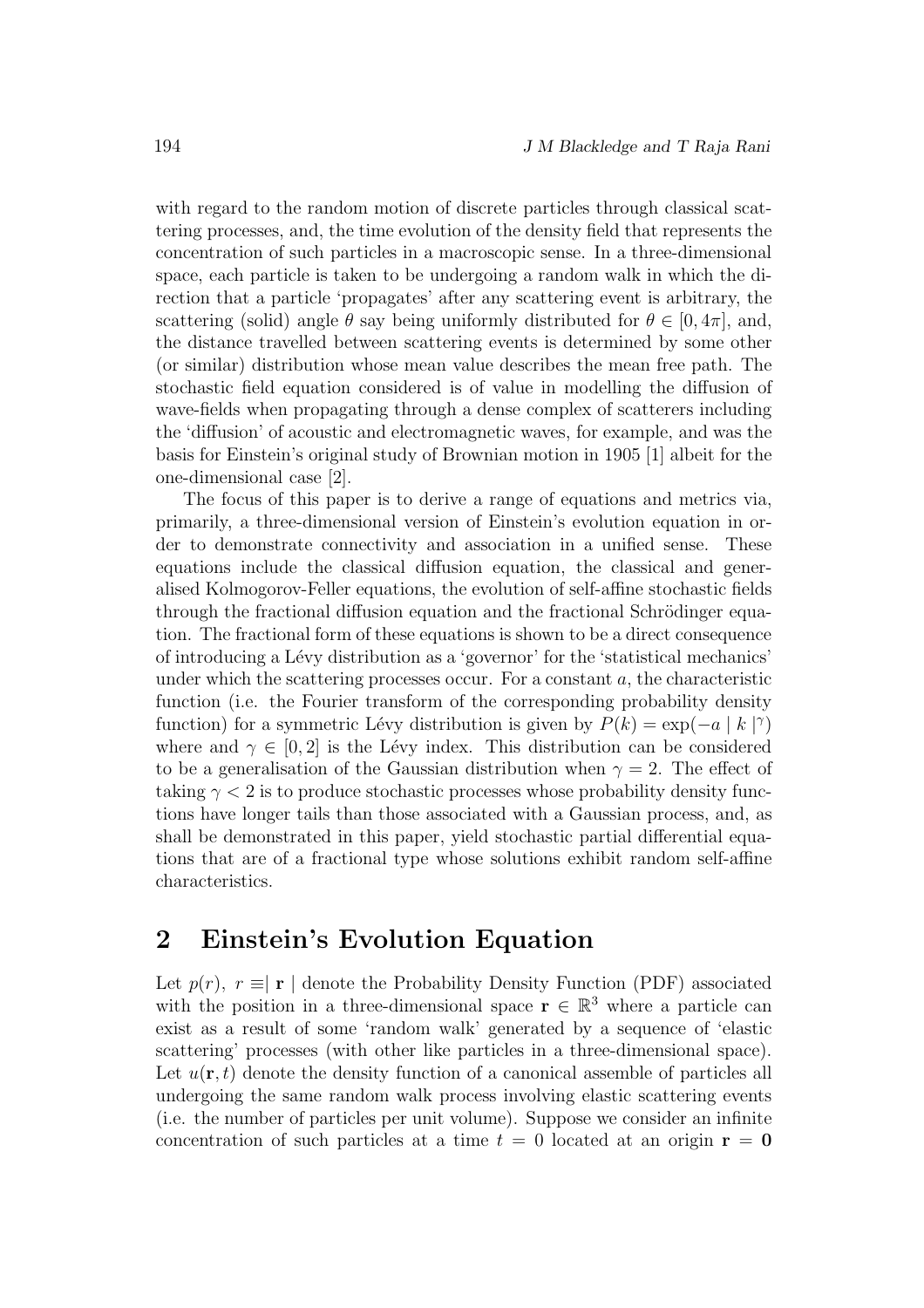which can thereby be described by a perfect spatial impulse so that we can write  $u(\mathbf{r},0) = \delta^3(\mathbf{r})$ ,  $\delta^3$  being the three-dimensional Direc delta function. The impulse response function of this system at a short time later  $t = \tau \ll 1$  can then be taken to be given by

$$
u(\mathbf{r},\tau) = p(r) \otimes_{\mathbf{r}} u(\mathbf{r},0) = p(r) \otimes_{\mathbf{r}} \delta^3(\mathbf{r}) = p(r)
$$

where  $\otimes_{\mathbf{r}}$  denotes the convolution integral over all **r**. Thus, at any time t, the density field at some later time  $t + \tau$  will be given by

$$
u(\mathbf{r}, t + \tau) = p(r) \otimes_{\mathbf{r}} u(\mathbf{r}, t)
$$
 (1)

where  $(\lambda)$  being taken to be a scalar with dimensions of length and components  $\lambda_x, \lambda_y$  and  $\lambda_z$ )

$$
p(r) \otimes_{\mathbf{r}} u(\mathbf{r}, t) \equiv \int_{-\infty}^{\infty} p(\lambda) u(\mathbf{r} - \lambda, t) d\lambda
$$

and (the normalization condition for any and all PDFs)

$$
\int\limits_{-\infty}^{\infty} p(\lambda)d\lambda = 1
$$

Equation (1) is Einstein's (multi-dimensional) evolution equation and is a 'master equation' for elastic scattering processes in statistical mechanics from which can be derive a variety of field equations such as the classical diffusion equation as considered in the following section.

## 3 The Diffusion Equation

The purpose of this section is to present a derivation of the diffusion equation based on Equation (1), a derivation which is usually attributed to Albert Einstein [1].

#### 3.1 PDF Independent Derivation

By way of providing a (historical) context, consider the one-dimensional case, when  $\mathbf{r} \in \mathbb{R}^1$ , and, Equation (1) can be written for the one-dimensional  $(x)$ domain, given a symmetric PDF, as

$$
u(x,t+\tau) = \int_{-\infty}^{\infty} p(\lambda)u(x-\lambda,t)d\lambda = \int_{-\infty}^{\infty} p(\lambda)u(x+\lambda,t)d\lambda, \ p(\lambda) = p(-\lambda)
$$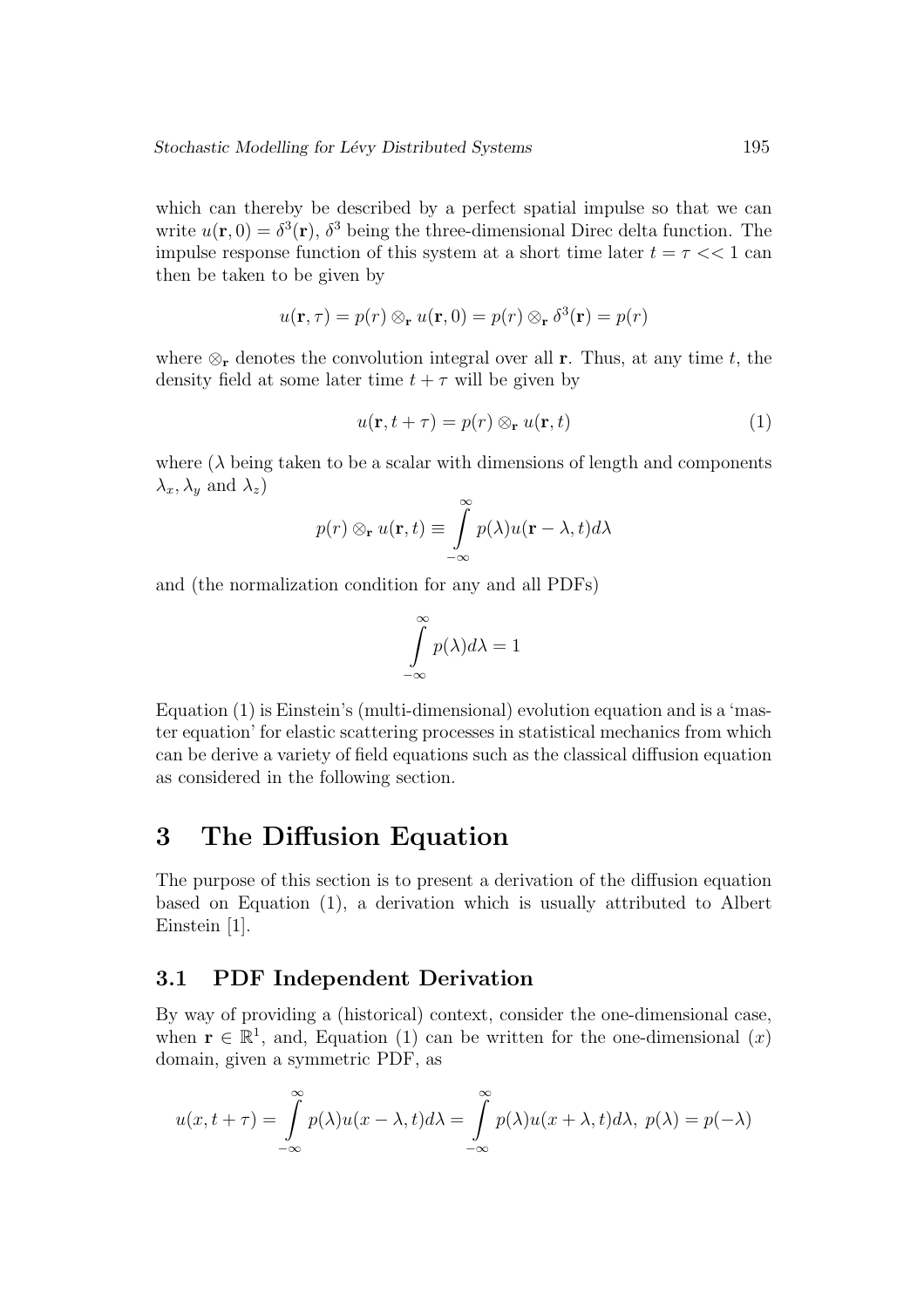Taylor expanding  $u(x, t)$  to first order in time, and, to second order in space, we then obtain

$$
u(x,t) + \tau \frac{\partial}{\partial t} u(x,t) = \int_{-\infty}^{\infty} d\lambda p(\lambda) \left[ u(x) + \lambda \frac{\partial}{\partial x} u(x,t) + \frac{\lambda^2}{2} \frac{\partial^2}{\partial x^2} u(x,t) \right]
$$
  
=  $u(x,t) \int_{-\infty}^{\infty} p(\lambda) d\lambda + \frac{\partial}{\partial x} u(x,t) \int_{-\infty}^{\infty} \lambda p(\lambda) d\lambda + \frac{\partial^2}{\partial x^2} u(x,t) \int_{-\infty}^{\infty} \frac{\lambda^2}{2} p(\lambda) d\lambda$   
=  $u(x,t) + \frac{\partial^2}{\partial x^2} u(x,t) \int_{-\infty}^{\infty} \frac{\lambda^2}{2} p(\lambda) d\lambda$ 

since

$$
\int_{-\infty}^{\infty} p(\lambda) d\lambda = 1 \text{ and } \int_{-\infty}^{\infty} \lambda p(\lambda) d\lambda = 0
$$

Thus we can write the equation

$$
\frac{\partial}{\partial t}u(x,t) = D\frac{\partial^2}{\partial x^2}u(x,t)
$$

where

$$
D = \int_{-\infty}^{\infty} \frac{\lambda^2}{2\tau} p(\lambda) d\lambda
$$

which is the one-dimensional diffusion equation for Diffusivity  $D$  and has the Green's function solution (for initial condition  $u_0$  and where  $\otimes_x$  denotes the convolution integral over  $x$  [3]

$$
u(x,t) = \frac{1}{\sqrt{4\pi Dt}} \exp\left(-\frac{x^2}{4Dt}\right) \otimes_x u_0(x), \ u_0(x) \equiv u(x,t=0)
$$

For completeness, the equivalent three-dimensional domain derivation is provided in Appendix A.

Irrespective of dimension of the spatial domain that is considered, the derivation given above (and in Appendix A) depends upon ignoring higher order terms in the Taylor expansion of Equation (1). Note, however, that this derivation does not rely on the specification of a PDF, only that the PDF is assumed to be symmetric.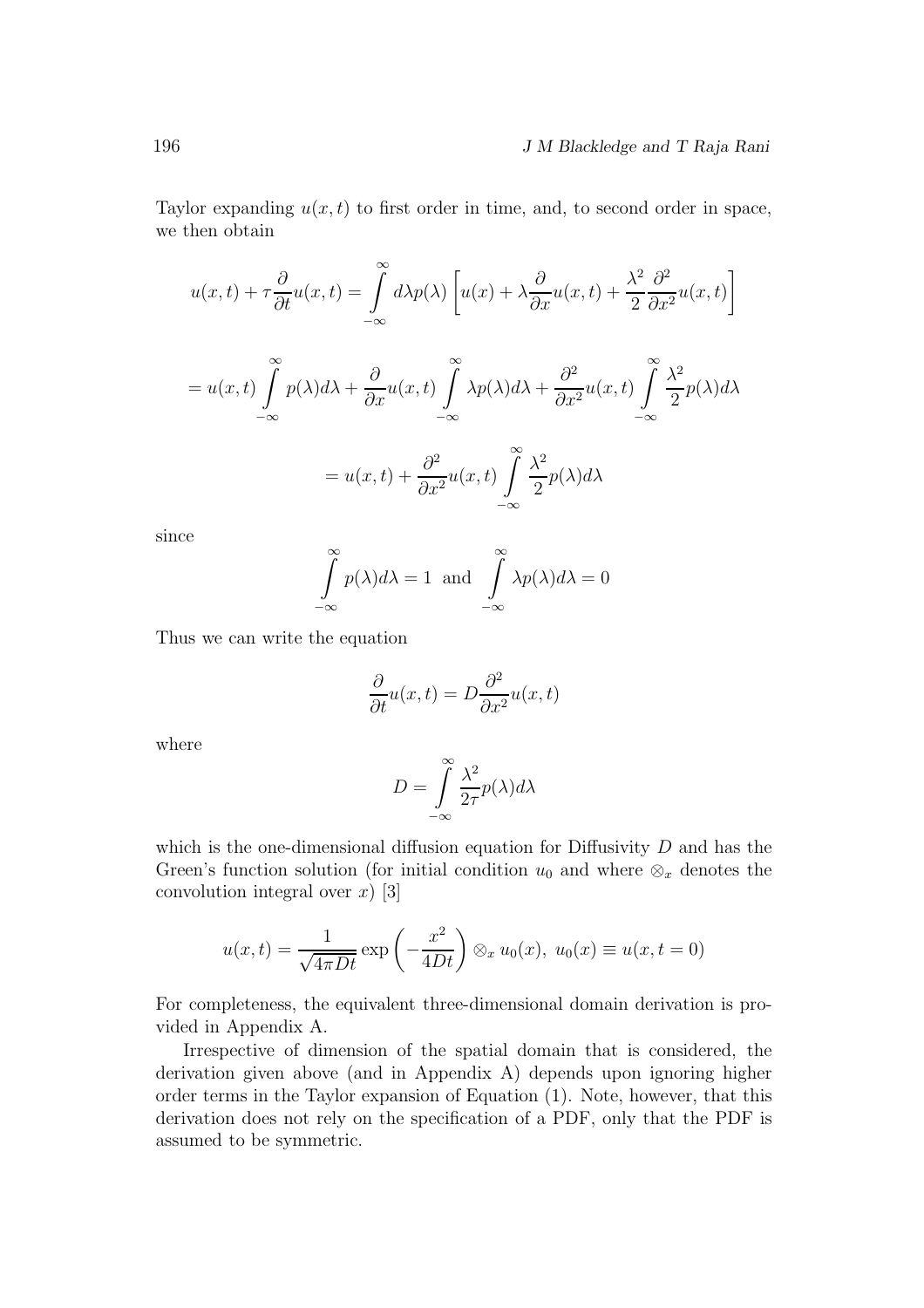#### 3.2 PDF Dependent Derivation

Another approach to deriving the diffusion equation is to specify the form of the PDF. Suppose we assume that, for  $\mathbf{r} \in \mathbb{R}^1$ ,

$$
p(x) = \frac{1}{\sqrt{2\pi\sigma^2}} \exp\left(-\frac{x^2}{2\sigma^2}\right),
$$

a zero-mean normal (Gaussian) distribution with Standard Deviation  $\sigma$  and Variance  $\sigma^2$ . Taylor expansion to first order of Equation (1), and, application of the convolution theorem yields

$$
U(k,t) + \tau \frac{\partial}{\partial t} U(k,t) = P(k)U(k,t)
$$
\n(2)

where

$$
U(k,t) = \int_{-\infty}^{\infty} u(x,t) \exp(-ikx) dx
$$

and

$$
P(k) = \int_{-\infty}^{\infty} p(x) \exp(-ikx) dx = \exp\left(-\frac{\sigma^2 k^2}{2}\right),
$$

 $P(k)$  being the characteristic function. Suppose we now consider the case when the Variance is small, i.e.  $\sigma^2 \ll 1$ . Then

$$
P(k) \simeq 1 - \frac{\sigma^2 k^2}{2}
$$

and Equation (2) can be written as

$$
\frac{\partial}{\partial t}U(k,t) = -U(k,t)\frac{\sigma^2 k^2}{2\tau}
$$

through which we again obtain the diffusion equation (via application of the convolution theorem)

$$
\frac{\partial}{\partial t}u(x,t) = D\frac{\partial^2}{\partial x^2}u(x,t) \text{ where } D = \frac{\sigma^2}{2\tau}
$$

In this case, the 'key' to the derivation of the diffusion equation is the assumption that the variance of a normal distribution is small and that  $\tau \ll 1$ . We note that an identical analysis in the three dimensional domain yields the three-dimensional diffusion equation

$$
\frac{\partial}{\partial t}u(\mathbf{r},t) = D\nabla^2 u(\mathbf{r},t)
$$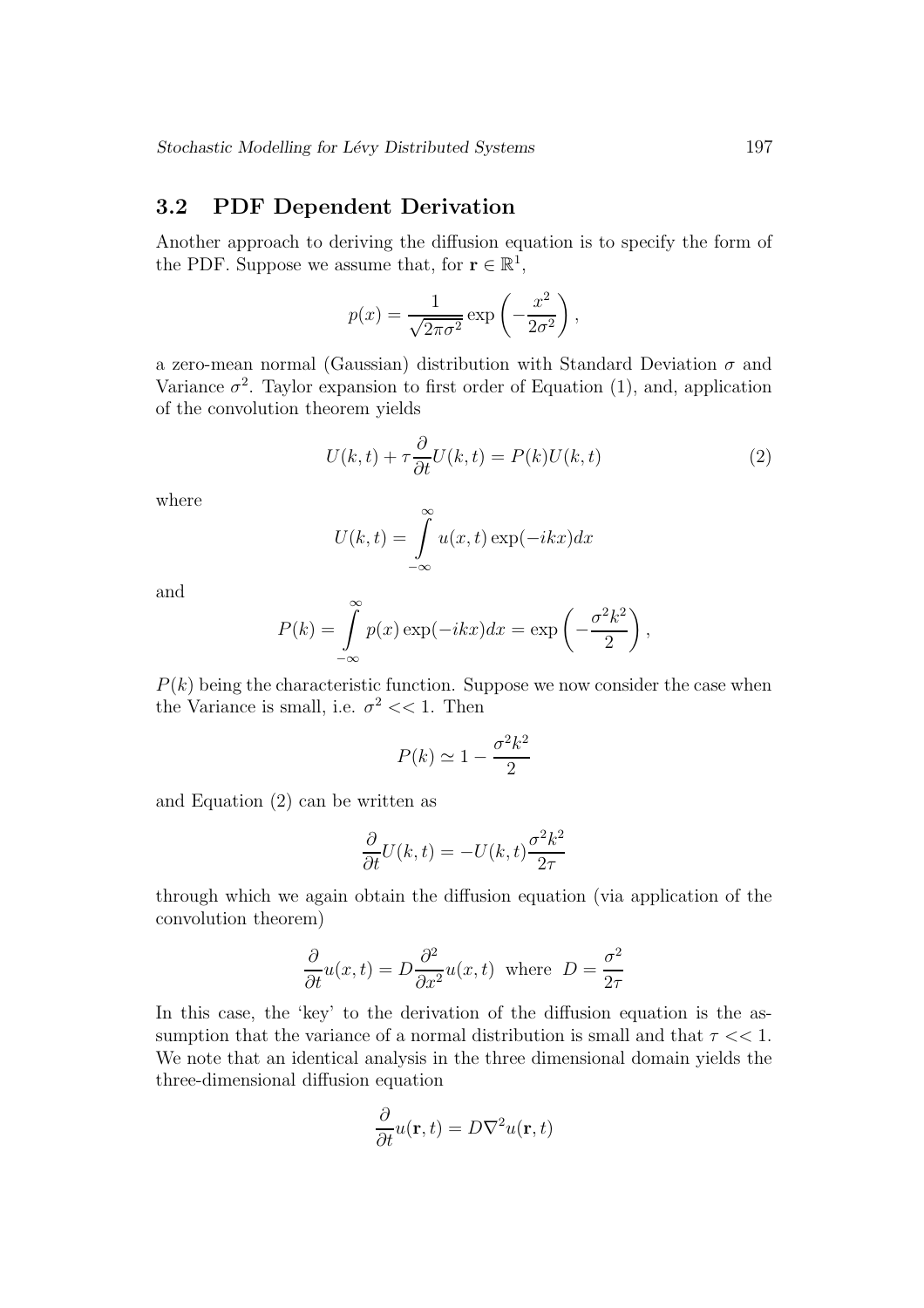#### 3.3 The Schrödinger Equation

Using an identical approach to that given in the previous section, if  $t \rightarrow it$ (analytic continuation to imaginary time), then, on a phenomenological basis, we can derive the homogenous Schrödinger equation with the introduction of the following:  $\tau := \hbar$  and  $\sigma^2 := \hbar^2/m$  where m is mass and  $\hbar$  is the Dirac constant. This provides the homogeneous Schrödinger Equation (for  $\mathbf{r} \in \mathbb{R}^3$ )

$$
i\hbar\frac{\partial}{\partial t}\Psi(\mathbf{r},t)=-\frac{\hbar^2}{2m}\nabla^2\Psi(\mathbf{r},t)
$$

via application of Equation (1) with  $u(\mathbf{r},t) \to \Psi(\mathbf{r},it)$  for  $P(k) = \exp(-\sigma^2)$  $k \mid^2$  /2). In this sense, Schrödinger's Equation (which is a phenomenological equation anyway) is seen to be a 'by-product' of Einstein's evolution equation for a normal (zero-mean) distribution, the approximations used being well satisfied given that  $\hbar \sim 10^{-34}$  Js, and, taking the mass of an electron to be  $\sim 10^{-30}$  kg,  $\sigma^2 \sim 10^{-38}$ .

### 4 The Kolmogorov-Feller Equation

#### 4.1 The Classical Kolmogorov-Feller Equation

Consider the Taylor series for the function  $u(\mathbf{r},t+\tau)$  in Equation (1)

$$
u(\mathbf{r}, t + \tau) = u(\mathbf{r}, t) + \tau \frac{\partial}{\partial t} u(\mathbf{r}, t) + \frac{\tau^2}{2!} \frac{\partial^2}{\partial t^2} u(\mathbf{r}, t) + \dots
$$

For  $\tau << 1$ 

$$
u(\mathbf{r}, t + \tau) \simeq u(\mathbf{r}, t) + \tau \frac{\partial}{\partial t} u(\mathbf{r}, t)
$$

and we obtain the Classical Kolmogorov-Feller Equation (CKFE), [4], [5]

$$
\tau \frac{\partial}{\partial t} u(\mathbf{r}, t) = -u(\mathbf{r}, t) + u(\mathbf{r}, t) \otimes_{\mathbf{r}} p(r)
$$
\n(3)

As with the derivation of the diffusion equation given in the previous section, Equation (3) is based on a critical assumption which is that the time evolution of the density field  $u(\mathbf{r},t)$  is influenced only by short term events and that longer term events have no influence on the behaviour of the field at any time t, i.e. the 'system' described by Equation  $(3)$  has no 'memory'. This statement is the physical basis upon which the condition  $\tau \ll 1$  is imposed thereby allowing the Taylor series expansion of the function  $u(\mathbf{r},t+\tau)$  to be made to first order.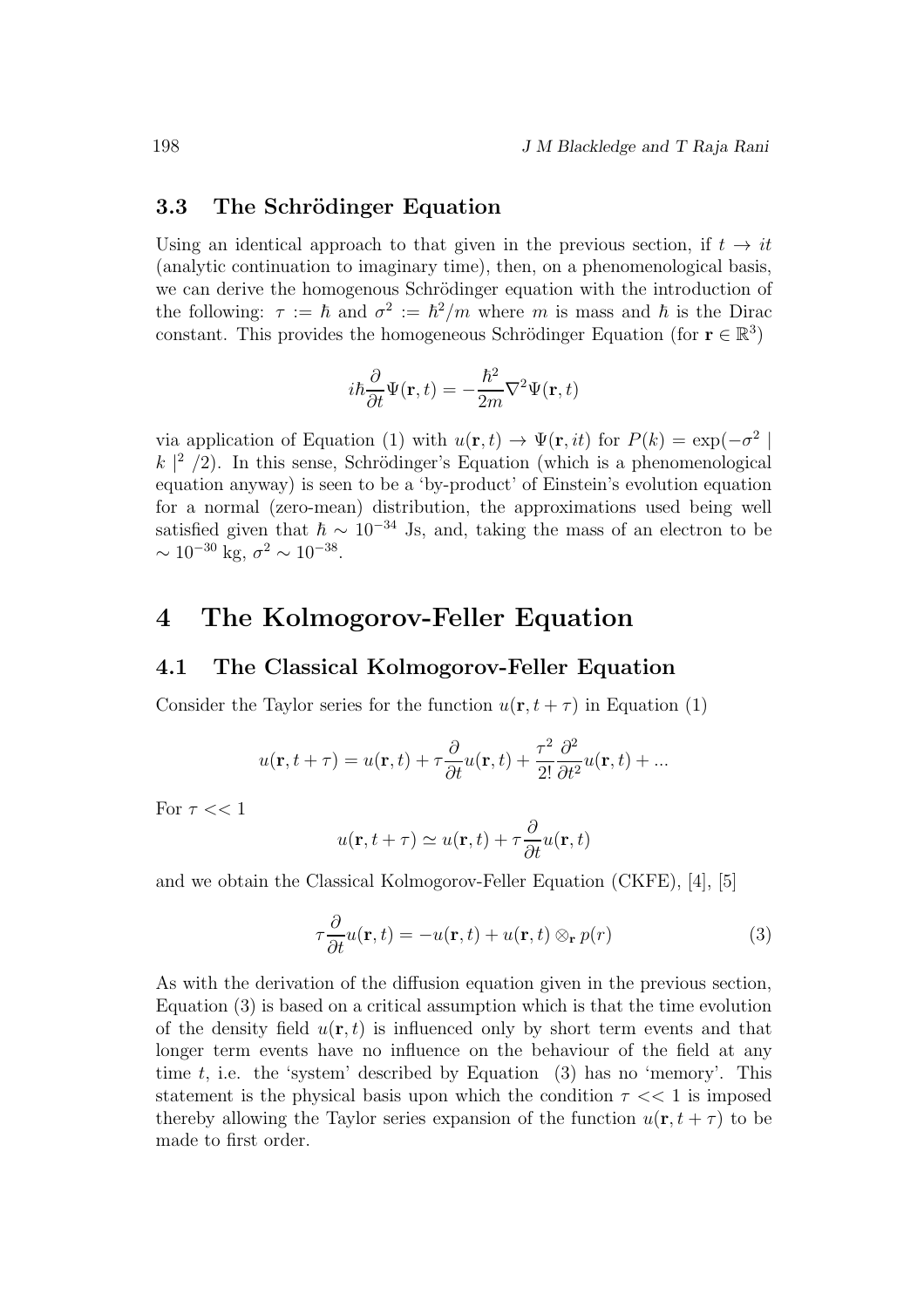#### 4.2 The Generalised Kolmogorov-Feller Equation

Given that Equation (3) is memory invariant, the question arises as to how longer term temporal influences can be modelled, other than by taking an increasingly larger number of terms in the Taylor expansion of  $u(\mathbf{r}, t + \tau)$ which is not of practical analytical value, i.e. writing Equation (1) in the form

$$
\tau \frac{\partial}{\partial t} u(\mathbf{r}, t) + \frac{\tau^2}{2!} \frac{\partial^2}{\partial t^2} u(\mathbf{r}, t) + \dots = -u(\mathbf{r}, t) + u(\mathbf{r}, t) \otimes_{\mathbf{r}} p(r)
$$

The key to solving this problem is to express the infinite series on the left hand side of the equation above in terms of a 'memory function' mem $(t)$ , say, and write

$$
\tau \text{mem}(t) \otimes_t \frac{\partial}{\partial t} u(\mathbf{r}, t) = -u(\mathbf{r}, t) + u(\mathbf{r}, t) \otimes_{\mathbf{r}} p(r) \tag{4}
$$

where  $\otimes_t$  is taken to denote the convolution integral over t. This is the Generalised Kolmogorov-Feller Equation (GKFE) which reduces to the CKFE when  $mem(t) = \delta(t)$ .

#### 4.3 The GKFE for an Orthonormal Memory Function

For any inverse function or class of inverse functions of the type mem<sup>-1</sup> $(t)$ , say, such that

$$
\text{mem}^{-1}(t) \otimes_t \text{mem}(t) = \delta(t)
$$

the GKFE can be written in the form

$$
\tau \frac{\partial}{\partial t} u(\mathbf{r}, t) = -\text{mem}^{-1}(t) \otimes_t u(\mathbf{r}, t) + \text{mem}^{-1}(t) \otimes_t u(\mathbf{r}, t) \otimes_t p(r)
$$

where the CKFE is again recovered when mem<sup>-1</sup>(t) =  $\delta(t)$  given that  $\delta(t) \otimes_t$  $\delta(t) = \delta(t).$ 

### 5 Self-affine Stochastic Fields

Consider Equation (1) with an additional stochastic source function  $s(\mathbf{r},t)$  so that the evolution equation is now

$$
u(\mathbf{r}, t + \tau) = p(r) \otimes_{\mathbf{r}} u(\mathbf{r}, t) + s(\mathbf{r}, t)
$$
 (5)

where  $|S(\mathbf{k},t)|^2=1$  and

$$
S(\mathbf{k},t) = \int_{-\infty}^{\infty} s(\mathbf{r},t) \exp(-i\mathbf{k}\cdot\mathbf{r})d^3\mathbf{r}
$$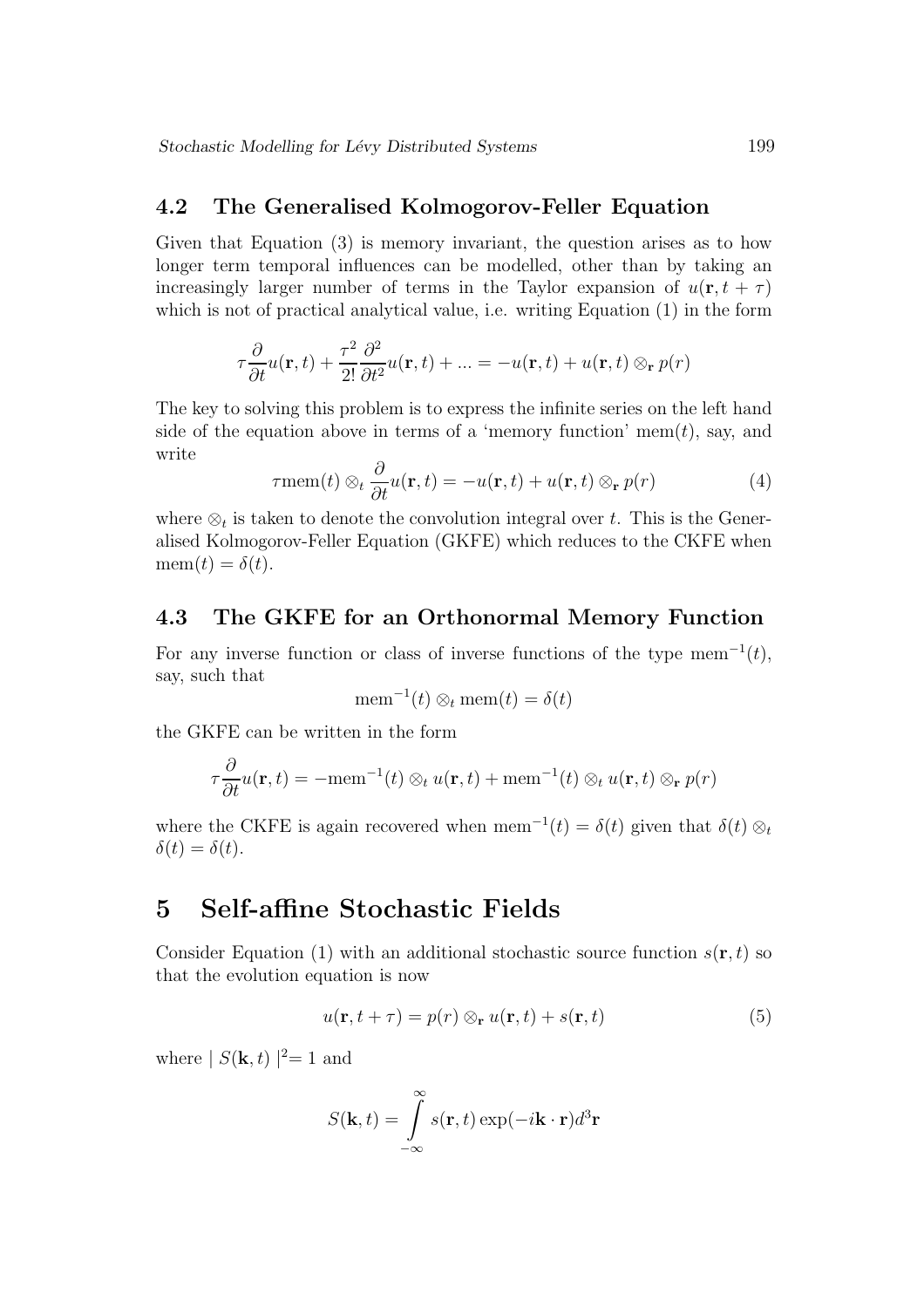Suppose we consider a Lévy characteristic function (for constant  $a$ ) of the type

$$
P(\mathbf{k}) = \exp(-a \mid k \mid^{\gamma}) = 1 - a \mid k \mid^{\gamma}, \ a << 1, \ \gamma \in [0, 2]
$$

where

$$
P(\mathbf{k}) = \int_{-\infty}^{\infty} p(r) \exp(-i\mathbf{k} \cdot \mathbf{r}) d^3 \mathbf{r}, \ k \equiv |\mathbf{k}|
$$

and  $p(r)$  is a (symmetric) Lévy PDF. Using the convolution theorem, for  $\tau \ll$ 1, we can write Equation (5) in the form

$$
\tau \frac{\partial}{\partial t} U({\bf k},t) = -a \mid k \mid^{\gamma} U({\bf k},t) + S({\bf k},t)
$$

and using the Reisz definition of a Fractional Laplacian derive the field equation

$$
\nabla^{\gamma} u(\mathbf{r}, t) = \frac{\tau}{a} \frac{\partial}{\partial t} u(\mathbf{r}, t) - \frac{1}{a} s(\mathbf{r}, t)
$$
(6)

where  $(\leftrightarrow$  denoting the Fourier transform pair)

$$
\nabla^{\gamma} u(\mathbf{r}) \leftrightarrow - |k|^\gamma U(\mathbf{k})
$$

#### 5.1 The Fractional Poisson Equation

The time independent version of Equation (6) yields the field equation for a self-affine stochastic field or random scaling fractal, namely (and ignoring scaling by  $1/a$ , the fractional Poisson equation

$$
\nabla^{\gamma} u(\mathbf{r}) = s(\mathbf{r}) \tag{7}
$$

which characterises fractional Brownian motion [6], and, for  $\mathbf{r} \in \mathbb{R}^2$ , is the equation for a Mandelbrot surface [7]; the geometric and physical interpretation of a fractional derivative having been considered by many other authors, e.g. [8] and [9].

#### 5.2 The Fractional Schrödinger Equation

By following the analysis given in Section 3.3 for the case when  $P(k) = 1 - a$ k |<sup>γ</sup> and with  $a = L_{\gamma} \hbar^2 / 2m$ ,  $L_{\gamma}$  having the dimension of Length<sup>2+γ</sup>, we can write (e.g.  $[10]$  and  $[11]$ )

$$
i\hbar\frac{\partial}{\partial t}\Psi(\mathbf{r},t) = -\frac{L_{\gamma}\hbar^2}{2m}\nabla^{\gamma}\Psi(\mathbf{r},t)
$$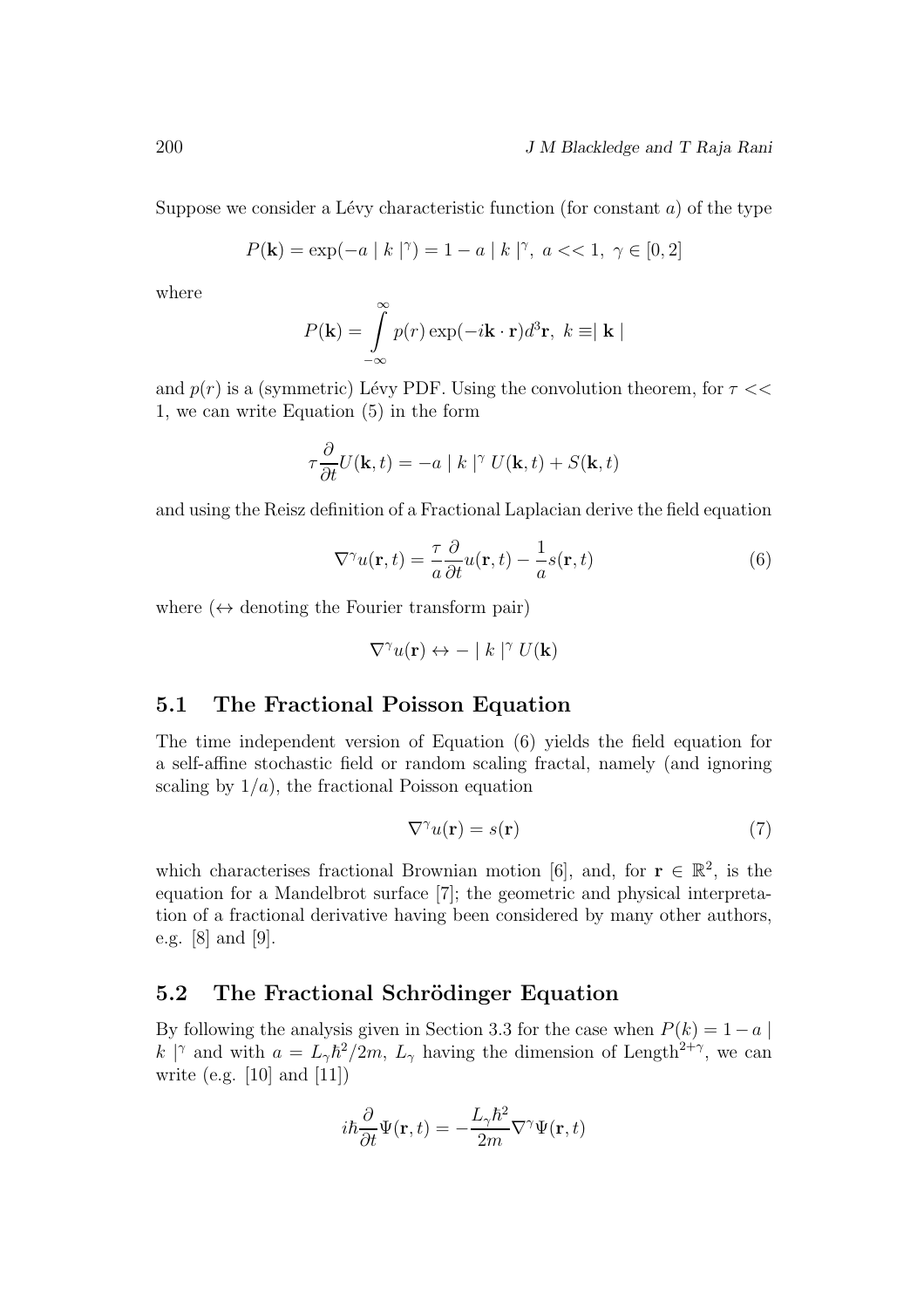### 5.3 Lévy Distributed Field Equations

The analysis provide so far is based on assuming that  $a \ll 1$  for the PDF  $P(\mathbf{k}) = \exp(-a \mid k \mid^{\gamma})$ , from which the Fractional Poisson and Fractional Schrödinger Equation can be derived as shown. In the former case, the general solution to Equation (7) is given by (using Fourier transformation, the Reisz definition of a fractional Laplacian and the convolution theorem)

$$
u(\mathbf{r}) = \frac{1}{(2\pi)^3} \int \frac{S(\mathbf{k})d^3\mathbf{k}}{|\,k\,|^{\gamma}} = s(\mathbf{r}) \otimes_{\mathbf{r}} q(\mathbf{r})
$$

where, using spherical polar coordinates

$$
q(\mathbf{r}) = \frac{1}{(2\pi)^3} \int_0^{2\pi} d\phi \int_{-1}^1 d(\cos\theta) \int_0^{\infty} dk k^2 e^{ikr\cos\theta} \frac{1}{|k|^{\gamma}}
$$
  
\n
$$
= \frac{1}{2\pi^2 r} \int_0^{\infty} dk k \frac{\sin(kr)}{|k|^{\gamma}} = -\frac{1}{2\pi^2 r} \frac{\partial}{\partial r} \int_0^{\infty} dk \frac{\cos(kr)}{|k|^{\gamma}}
$$
  
\n
$$
= -\frac{1}{2\pi r} \frac{\partial}{\partial r} \frac{\partial \mathbf{e}}{2\pi} \int_{-\infty}^{\infty} dk \frac{H(k) \exp(ikr)}{|k|^{\gamma}} = -\frac{1}{2\pi r} \frac{\partial}{\partial r} \text{Re} \left[ \frac{1}{\Gamma(\gamma)r^{1-\gamma}} \otimes_r \left( \delta(r) + \frac{i}{\pi r} \right) \right]
$$
  
\n
$$
= \frac{1-\gamma}{2\pi \Gamma(\gamma)} \frac{1}{r^{3-\gamma}}
$$

where

$$
H(k) = \begin{cases} 1, & k \ge 0; \\ 0, & k < 0. \end{cases}
$$

and we have used the results:

$$
H(r) \leftrightarrow \delta(r) + \frac{i}{\pi r}, \ r \in \mathbb{R}^1
$$

and

$$
\frac{1}{\Gamma(\gamma)r^{1-\gamma}} \leftrightarrow \frac{1}{|k|^\gamma}, \ r \in \mathbb{R}^1, \ \gamma > 0
$$

where  $\Gamma(\gamma)$  is the Gamma function.

In the case when the condition  $a \ll 1$  is not valid, and, for the time independent case, from Equation (5), with  $\tau \ll 1$ , we are required to evaluated the integral

$$
u(\mathbf{r}) = \frac{1}{(2\pi)^3} \int_{-\infty}^{\infty} \frac{S(\mathbf{k}) \exp(i\mathbf{k} \cdot \mathbf{r}) d^3 \mathbf{k}}{1 - \exp(-a \mid k \mid^{\gamma})}
$$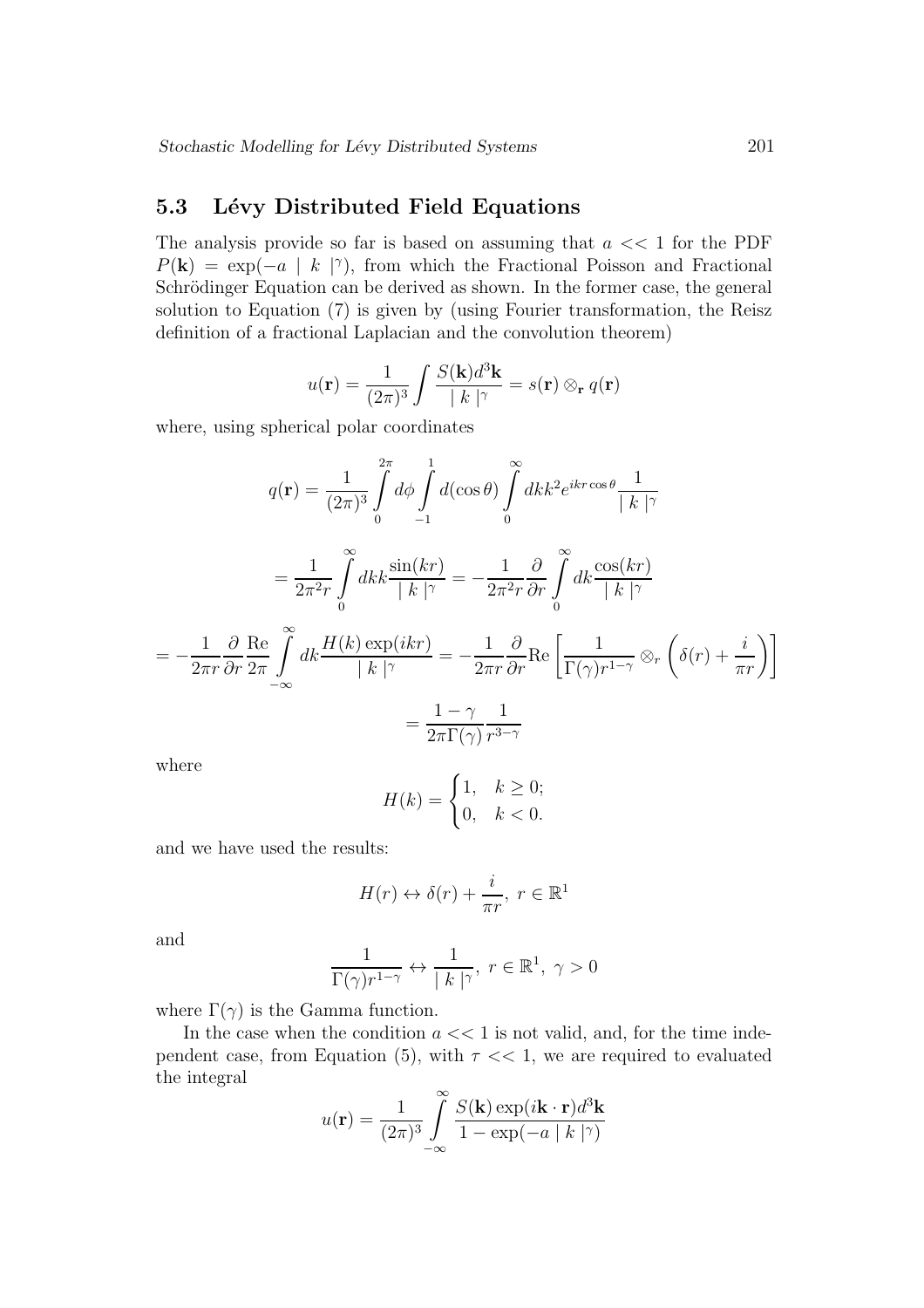202 J M Blackledge and T Raja Rani

$$
= \frac{1}{(2\pi)^3}\sum_{n=0}^{\infty}\int_{-\infty}^{\infty}S(\mathbf{k})\exp(i\mathbf{k}\cdot\mathbf{r})\exp(-an|k|^\gamma)d^3\mathbf{k} \sim s(\mathbf{r})+s(\mathbf{r})\otimes_{\mathbf{r}}\frac{1}{r^{3+\gamma}},\ r\to\infty
$$

using the result provide in Appendix B.

## 6 The Lyapunov Exponent

Consider Equation (1) for  $\mathbf{r} \in \mathbb{R}^1$  and uniform discretisation in space and time so that we can write

$$
u(x_m, t_{n+1}) = p(x_m) \otimes_x u(x_m, t_n)
$$

where  $x_m$ ,  $m = 1, 2, ...; t_n$ ,  $n = 1, 2, ...$  and  $\otimes_x$  is taken to denote the 'convolution sum'. Suppose that after many time steps, this iteration converges to the function  $\phi(x_m,t_\infty)$ , say. We can then represent the iteration in the form

$$
u(x_m, t_{n+1}) = \phi(x_m, t_\infty) + \epsilon(x_m, t_n)
$$

where  $\epsilon(x_m,t_n)$  denotes the error at any time step n. Convergence to the function  $\phi(x_m,t_\infty)$  then occurs if  $\epsilon(x_m,t_n) \to 0$   $\forall m$  as  $n \to \infty$ . If we now consider a model for the error at each time step given by (for some real constant ε)

$$
\epsilon(x_m, t_{n+1}) = \varepsilon \exp(\lambda t_n)
$$

with  $t_n = n\Delta t$  (where  $\Delta$  is the time sampling interval) it is clear that we can then write

$$
\epsilon(x_m, t_{n+1}) = \epsilon(x_m, t_n) \exp(\lambda \Delta t)
$$

Hence, with  $\Delta t = 1$ , the condition for convergence (i.e.  $\lambda < 0$ ) is compounded in the following expression for  $\lambda$ :

$$
\lambda = \lim_{N \to \infty} \frac{1}{N} \sum_{n=1}^{N} \log \left| \frac{\bar{\epsilon}(t_{n+1})}{\bar{\epsilon}(t_n)} \right|
$$

where

$$
\bar{\epsilon}(t_n) = \lim_{M \to \infty} \frac{1}{M} \sum_{m=1}^{M} \epsilon(x_m, t_n)
$$

after first summing over  $x_m$ .

If  $\lambda$  is negative, then the iterative process is stable since we can expect that as  $N \to \infty$ ,  $\int \overline{\epsilon}(t_{n+1})/\overline{\epsilon}(t_n)$  |< 1 and thus  $\log \int \overline{\epsilon}(t_{n+1})/\overline{\epsilon}(t_n)$  |< 0. However, if  $\lambda$  is positive then the iterative process will diverge. This criterion for convergence/divergence is of course dependent on the exponential model used to represent the error function at each iteration, and, within this context,  $\lambda$  is known as the Lyapunov exponent, e.g. [12], [13] and [14].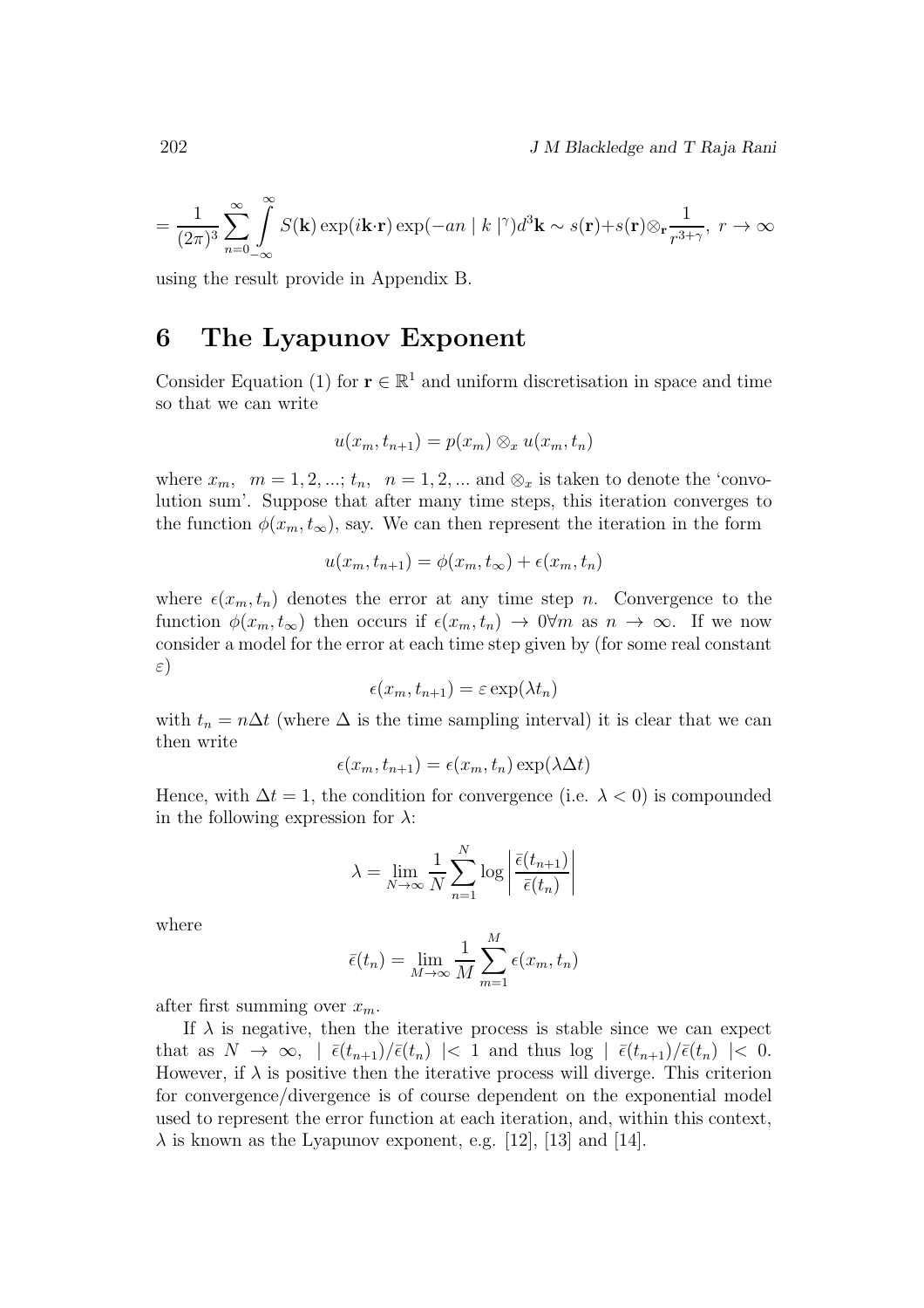## 7 Conclusions

The purpose of this paper has been to show the connectivity between Equation (1) and a range of partial differential equations that are important in the modelling of stochastic systems characterised by elastic scattering processes. For the characteristic function  $p(\mathbf{k}) = \exp(-a | k |^{\gamma})$ , we have shown that for the time independent case, and, for a stochastic source function  $s(\mathbf{r})$ , the evolution equation is given by

$$
u(\mathbf{r}) = p(r) \otimes_{\mathbf{r}} u(\mathbf{r}) + s(\mathbf{r}), \ \mathbf{r} \in \mathbb{R}^n
$$

Based on the results derived, and, by induction, we may then construct a solution of the form

$$
u(\mathbf{r}) = q(\mathbf{r}) \otimes_{\mathbf{r}} s(\mathbf{r})
$$

where

$$
q(\mathbf{r}) \sim \begin{cases} \frac{1}{r^{n-\gamma}}, \ a << 1; \\ \frac{1}{r^{n+\gamma}}, \ r \to \infty. \end{cases} \qquad n = 1, 2, 3; \ \gamma \in [0, 2]
$$

# Appendix A: Derivation of the Three-dimensional Diffusion Equation

For the case when  $p(r) = p(-r)$ , the equation (reproduced from [15] for completeness of this paper)

$$
u(\mathbf{r}, t + \tau) = p(r) \otimes_{\mathbf{r}} u(\mathbf{r}, t)
$$

can be written out in the form (where  $\lambda$  is a scalar with dimensions of length and components  $\lambda_x, \lambda_y$  and  $\lambda_z$ )

$$
u(\mathbf{r}, t + \tau) = \int_{-\infty}^{\infty} u(\mathbf{r} + \lambda, t) p(\lambda) d\lambda \tag{A.1}
$$

We may expand  $u(\mathbf{r}, t + \tau)$  as a Taylor series

$$
u(\mathbf{r}, t + \tau) = u(\mathbf{r}, t) + \tau \frac{\partial}{\partial t} u(\mathbf{r}, t) + \frac{\tau^2}{2!} \frac{\partial^2}{\partial t^2} u(\mathbf{r}, t) + \dots
$$

and also write  $u(\mathbf{r} + \lambda, t)$  in terms of the three-dimensional Taylor series

$$
u(\mathbf{r} + \lambda, t) = u + \lambda_x \frac{\partial u}{\partial x} + \lambda_y \frac{\partial u}{\partial y} + \lambda_z \frac{\partial u}{\partial z} + \frac{\lambda_x^2}{2!} \frac{\partial^2 u}{\partial x^2} + \frac{\lambda_y^2}{2!} \frac{\partial^2 u}{\partial y^2} + \frac{\lambda_z^2}{2!} \frac{\partial^2 u}{\partial z^2}
$$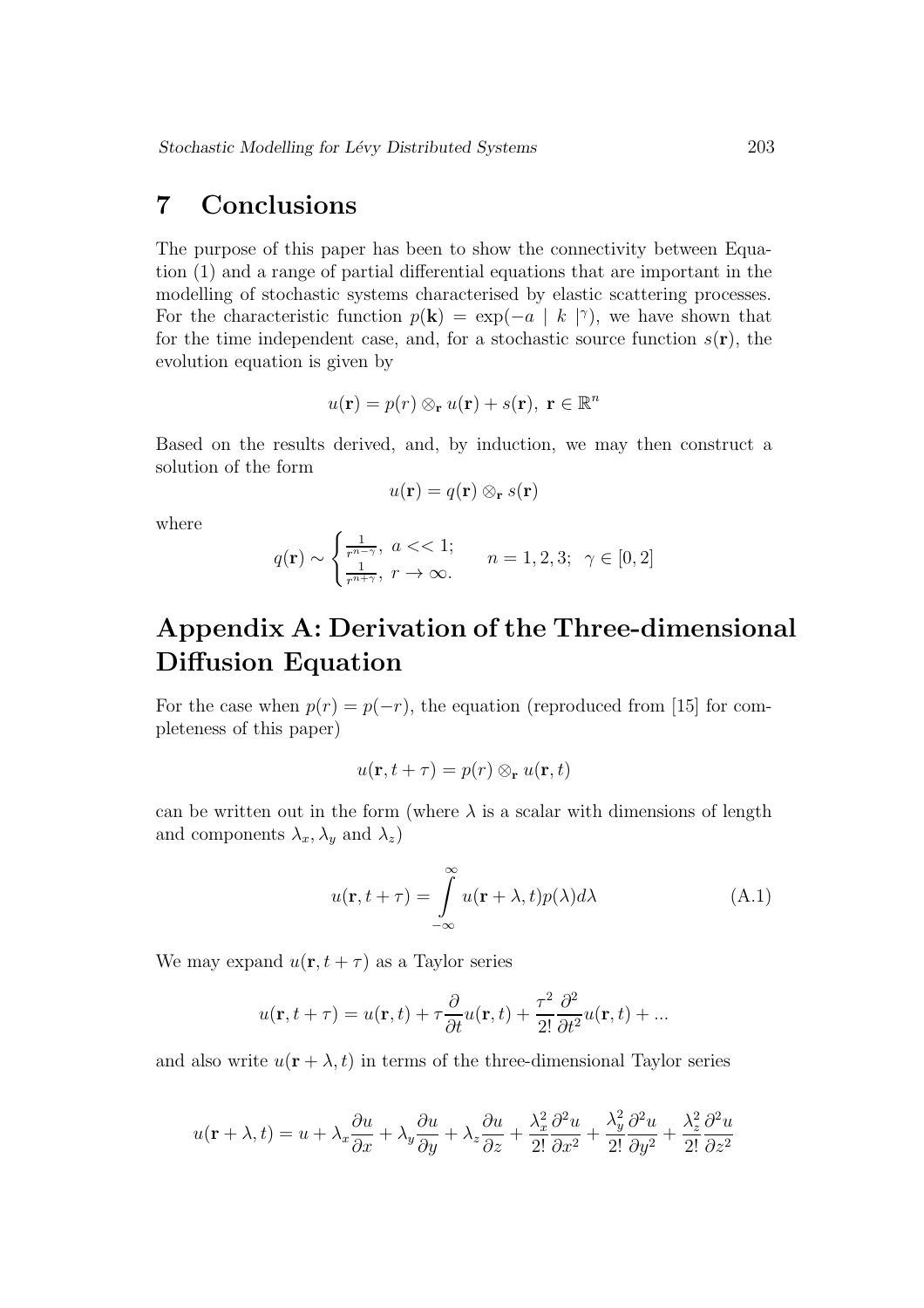204 J M Blackledge and T Raja Rani

$$
+\lambda_x\lambda_y\frac{\partial^2 u}{\partial x\partial y} + \lambda_x\lambda_z\frac{\partial^2 u}{\partial x\partial z} + \lambda_y\lambda_z\frac{\partial^2 u}{\partial y\partial z} + \dots
$$

If, and only if,  $\tau \ll 1$ , then higher order terms can be neglected and then the distance travelled,  $\lambda$ , must also be small. Equation (A.1) may then be written as  $\infty$  $\infty$ 

$$
u + \tau \frac{\partial u}{\partial t} = \int_{-\infty}^{\infty} u p(\lambda) d\lambda + \int_{-\infty}^{\infty} \left( \lambda_x \frac{\partial u}{\partial x} + \lambda_y \frac{\partial u}{\partial y} + \lambda_z \frac{\partial u}{\partial z} \right) p(\lambda) d\lambda
$$

$$
+ \int_{-\infty}^{\infty} \left( \frac{\lambda_x^2}{2!} \frac{\partial^2 u}{\partial x^2} + \frac{\lambda_y^2}{2!} \frac{\partial^2 u}{\partial y^2} + \frac{\lambda_z^2}{2!} \frac{\partial^2 u}{\partial z^2} \right) p(\lambda) d\lambda
$$

$$
+ \int_{-\infty}^{\infty} \left( \lambda_x \lambda_y \frac{\partial^2 u}{\partial x \partial y} + \lambda_x \lambda_z \frac{\partial^2 u}{\partial x \partial z} + \lambda_y \lambda_z \frac{\partial^2 u}{\partial y \partial z} \right) p(\lambda) d\lambda
$$

Let us assume that  $p(\lambda)$  is symmetric so that  $p(\lambda) = p(-\lambda)$  and that  $p(\lambda)$ , is, by default, normalised, i.e.

$$
\int_{-\infty}^{\infty} p(\lambda) d\lambda = 1
$$

We can then write

$$
\tau \frac{\partial}{\partial t} u = \int_{-\infty}^{\infty} \frac{\lambda_x^2}{2} \frac{\partial^2 u}{\partial x^2} p(\lambda) d\lambda + \int_{-\infty}^{\infty} \frac{\lambda_x \lambda_y}{2} \frac{\partial^2 u}{\partial x \partial y} p(\lambda) d\lambda + \int_{-\infty}^{\infty} \frac{\lambda_x \lambda_z}{2} \frac{\partial^2 u}{\partial x \partial z} p(\lambda) d\lambda \n+ \int_{-\infty}^{\infty} \frac{\lambda_y \lambda_x}{2} \frac{\partial^2 u}{\partial y \partial x} p(\lambda) d\lambda + \int_{-\infty}^{\infty} \frac{\lambda_y^2}{2} \frac{\partial^2 u}{\partial y^2} p(\lambda) d\lambda + \int_{-\infty}^{\infty} \frac{\lambda_y \lambda_z}{2} \frac{\partial^2 u}{\partial y \partial z} p(\lambda) d\lambda \n+ \int_{-\infty}^{\infty} \frac{\lambda_z \lambda_x}{2} \frac{\partial^2 u}{\partial z \partial x} p(\lambda) d\lambda + \int_{-\infty}^{\infty} \frac{\lambda_z \lambda_y}{2} \frac{\partial^2 u}{\partial z \partial y} p(\lambda) d\lambda + \int_{-\infty}^{\infty} \frac{\lambda_z^2}{2} \frac{\partial^2 u}{\partial z^2} p(\lambda) d\lambda \n+ \int_{-\infty}^{\infty} \lambda_x \frac{\partial u}{\partial x} p(\lambda) d\lambda + \int_{-\infty}^{\infty} \lambda_y \frac{\partial u}{\partial y} p(\lambda) d\lambda + \int_{-\infty}^{\infty} \lambda_z \frac{\partial u}{\partial z} p(\lambda) d\lambda
$$

which may be written in matrix form as

$$
\frac{\partial}{\partial t}u(\mathbf{r},t) = \nabla \cdot \mathbf{D}\nabla u(\mathbf{r},t) + \mathbf{V} \cdot \nabla u(\mathbf{r},t)
$$

where  **is the diffusion tensor given by** 

$$
\mathbf{D} = \begin{pmatrix} D_{xx} & D_{xy} & D_{xz} \\ D_{yx} & D_{yy} & D_{yz} \\ D_{zx} & D_{zy} & D_{zz} \end{pmatrix}, \qquad D_{ij} = \int_{-\infty}^{\infty} \frac{\lambda_i \lambda_j}{2\tau} p(\lambda) d\lambda
$$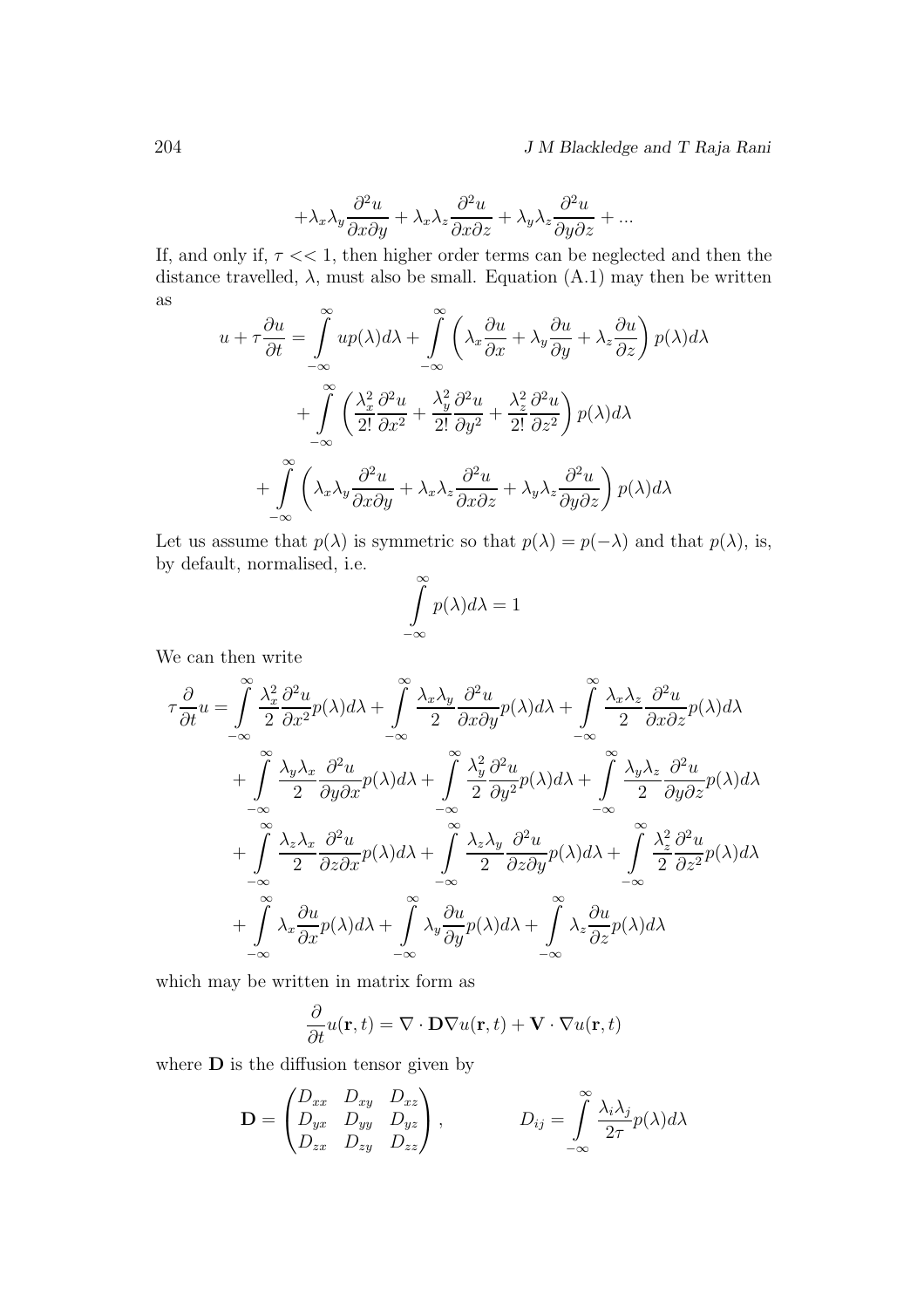and  $V$  is a flow vector which describes any drift velocity that the particle ensamble may have and is given by

$$
\mathbf{V} = \begin{pmatrix} V_x \\ V_y \\ V_z \end{pmatrix}, \qquad V_i = \int_{-\infty}^{\infty} \frac{\lambda_i}{\tau} p(\lambda) d\lambda
$$

Note that as  $\lambda_i \lambda_j = \lambda_j \lambda_i$ , the diffusion tensor is diagonally symmetric (i.e.  $D_{ij} = D_{ji}$ . For isotropic diffusion where  $\langle \lambda_i \lambda_j \rangle = 0$  for  $i \neq j$  and  $\langle \lambda_i \lambda_j \rangle = \langle \lambda^2 \rangle$ for  $i = j$ , and, with no drift velocity, so that  $V = 0$ , then

$$
\frac{\partial}{\partial t}u(\mathbf{r},t) = \nabla \cdot \begin{pmatrix} D & 0 & 0 \\ 0 & D & 0 \\ 0 & 0 & D \end{pmatrix} \nabla u(\mathbf{r},t) = D \nabla^2 u(\mathbf{r},t)
$$

where

$$
D = \int_{-\infty}^{\infty} \frac{\lambda^2}{2\tau} p(\lambda) d\lambda
$$

Note that this derivation of the diffusion equation is independent of the PDF, the only assumption being that the PDF is symmetric and normalised.

# Appendix B: Three Dimensional Inverse Fourier Transform of  $e^{-|k|^\gamma}$ ,  $0 < \gamma < 2$

Theorem B.1 For  $r \in \mathbb{R}^3$ 

$$
\frac{1}{(2\pi)^3}\int\limits_{-\infty}^{\infty}d^3\mathbf{k}e^{i\mathbf{k}\cdot\mathbf{r}}e^{-|k|^\gamma}\simeq \begin{cases} \frac{\gamma}{4\pi^3\Gamma(1-\gamma)r}\left[\frac{1}{r^2}\left(\frac{1}{r^\gamma}\otimes_r\frac{1}{r}\right)-\gamma\left(\frac{1}{r^{1+\gamma}}\otimes_r\frac{1}{r}\right)\right], &0<\gamma<1;\\ \frac{\gamma(\gamma-1)(\gamma+1)}{4\pi^3\Gamma(2-\gamma)r}\left[\frac{1}{r}\otimes_r\frac{1}{r^{2+\gamma}}\right], &1<\gamma<2. \end{cases}
$$

where  $\otimes_r$  denotes the (one-dimensional) convolution integral over  $r, r \in \mathbb{R}^1$ .

Proof of Theorem B.1 The proof of this theorem requires application of the following results (where  $\leftrightarrow$  denotes the Fourier pair):

(i)

$$
H(r) \leftrightarrow \delta(r) + \frac{i}{\pi r}, \ r \in \mathbb{R}^1
$$
 (B.1)

where

$$
H(k) = \begin{cases} 1, & k \ge 0; \\ 0, & k < 0. \end{cases}
$$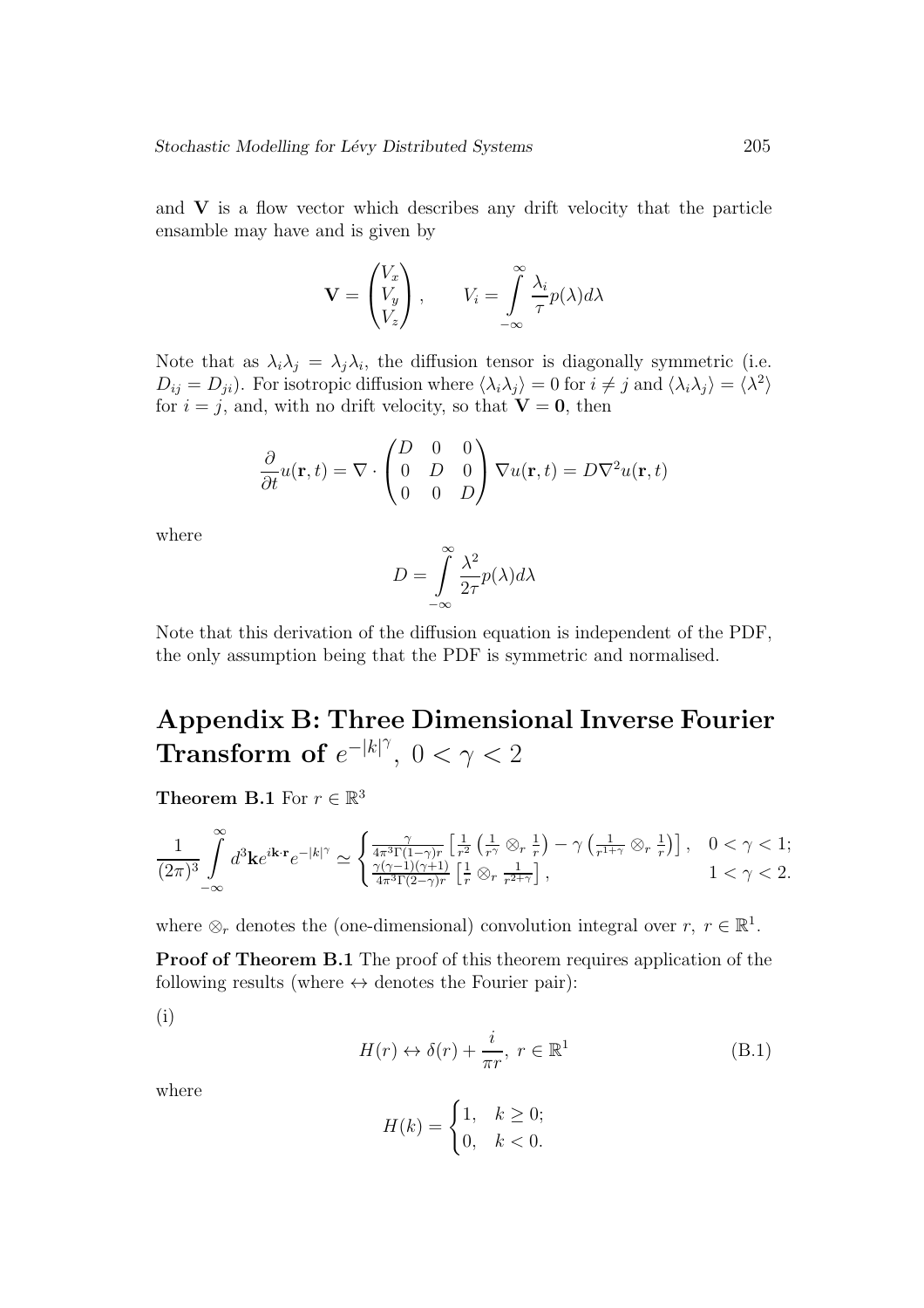(ii)

$$
\frac{1}{\Gamma(\gamma)r^{1-\gamma}} \leftrightarrow \frac{1}{|k|^\gamma}, \ r \in \mathbb{R}^1, \ \gamma > 0
$$
 (B.2)

where  $\Gamma(\gamma)$  is the conventional Gamma function given by

$$
\Gamma(\gamma) = \int_{0}^{\infty} r^{\gamma - 1} e^{-r} dr, \ \gamma > 0
$$

(iii)

$$
sgn(k) \leftrightarrow \frac{i}{\pi r} \tag{B.3}
$$

where

$$
sgn(k) = \begin{cases} 1, & k \ge 0; \\ -1, & k < 0. \end{cases}
$$

For  $r \in \mathbb{R}^n$  we use the following multi-dimensional Fourier operator notation:

$$
F(\mathbf{k}) = \hat{F}_n[F(\mathbf{r})] \equiv \int_{-\infty}^{\infty} d^n \mathbf{r} e^{-i\mathbf{k} \cdot \mathbf{r}} f(\mathbf{r}), \ \mathbf{r} \in \mathbb{R}^n
$$

$$
f(\mathbf{r}) = \hat{F}_n^{-1}[F(\mathbf{k})] \equiv \frac{1}{(2\pi)^n} \int_{-\infty}^{\infty} d^n \mathbf{k} e^{i\mathbf{k} \cdot \mathbf{r}} F(\mathbf{k})
$$

We start by using spherical polar coordinates so that with the application of  $(B.1)$ , we have

$$
\hat{F}_3^{-1}[e^{-|k|^\gamma}] = \frac{1}{(2\pi)^3} \int_0^{2\pi} d\phi \int_0^1 d(\cos\theta) \int_0^\infty dk k^2 e^{ikr\cos\theta} e^{-|k|^\gamma}
$$
\n
$$
= \frac{1}{2\pi^2 r} \int_0^\infty dk k \sin(kr) e^{-|k|^\gamma} = -\frac{1}{2\pi^2 r} \frac{\partial}{\partial r} \int_0^\infty dk \cos(kr) e^{-|k|^\gamma}
$$
\n
$$
= -\frac{1}{2\pi r} \frac{\partial}{\partial r} \text{Re}\{\hat{F}_1^{-1}[H(k)e^{-|k|^\gamma}]\} = -\frac{1}{2\pi r} \frac{\partial}{\partial r} \text{Re}\{\hat{F}_1^{-1}[e^{-|k|^\gamma}]\otimes_r \left(\delta(r) + \frac{i}{\pi r}\right)\}
$$
\n
$$
= -\frac{1}{2\pi r} \frac{\partial}{\partial r} \text{Re}\{\hat{F}_1^{-1}[e^{-|k|^\gamma}] + \frac{i}{\pi r} \otimes_r \hat{F}_1^{-1}[e^{-|k|^\gamma}]\}
$$
\n(B.4)

through application of the convolution theorem. Thus we are required to evaluate the one-dimensional inverse Fourier transform of  $e^{-|k|^\gamma}$ .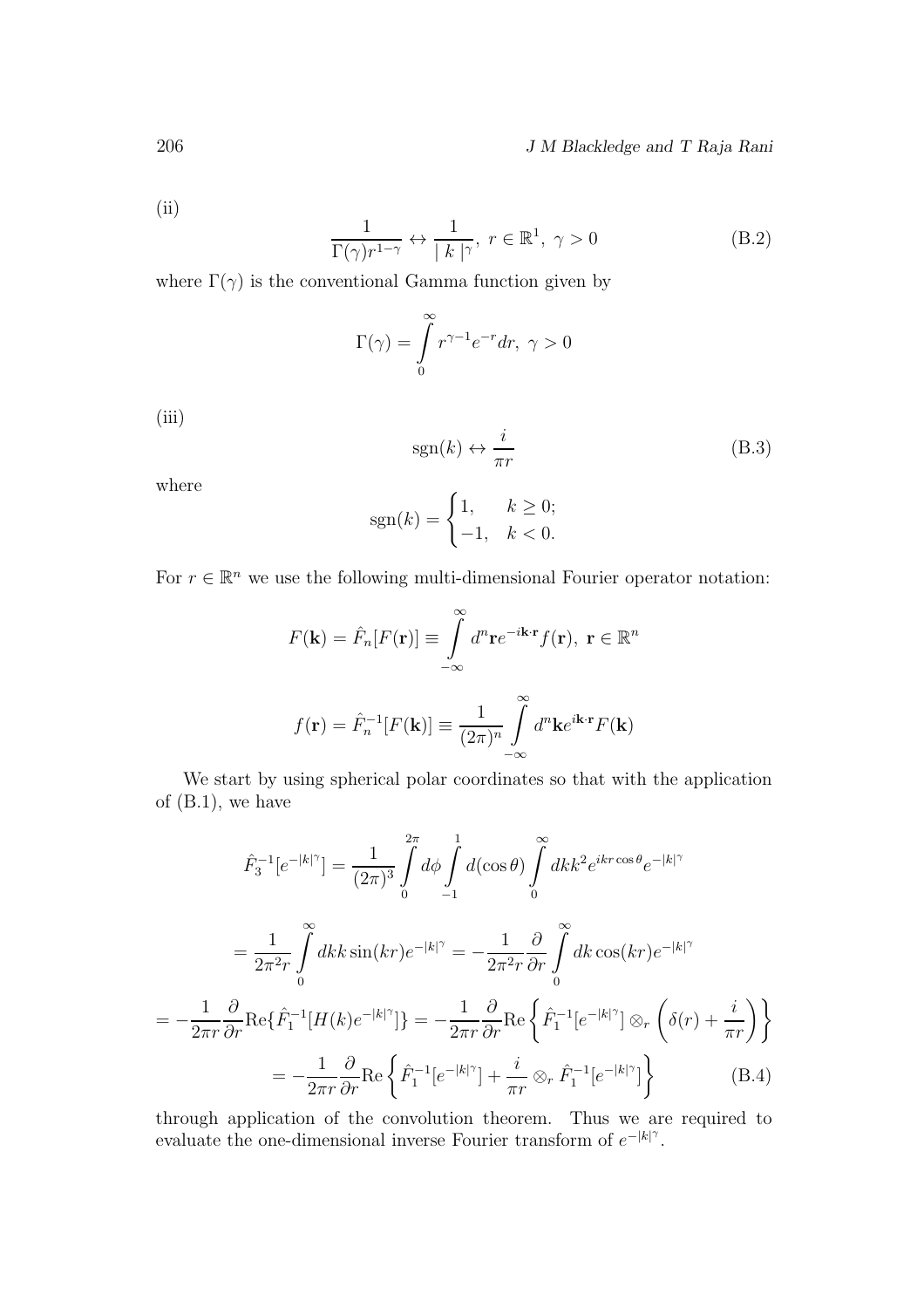For  $0 < \gamma < 1$ , we can integrate by parts to obtain

$$
\hat{F}_1^{-1}[e^{-|k|^\gamma}] = \frac{1}{2\pi} \left( \left[ \frac{1}{ir} e^{ikr} e^{-|k|^\gamma} \right]_{k=-\infty}^{\infty} - \frac{1}{ir} \int_{-\infty}^{\infty} e^{ikr} (-\gamma \text{sgn}(k) | k |^{\gamma-1} e^{-|k|^\gamma}) dk \right)
$$
\n
$$
= \frac{\gamma}{2\pi ir} \int_{-\infty}^{\infty} dk \text{sgn}(k) | k |^{\gamma-1} e^{-|k|^\gamma} e^{ikr}
$$

which yields a singularity at  $k = 0$ . Hence, the greatest contribution to this integral is the inverse Fourier transform of  $|k|^{\gamma-1}$ . Thus, using (B.2) and (B.3) together with the convolution theorem we can write, for  $0 < \gamma < 1$ 

$$
\hat{F}_1^{-1}[e^{-|k|^\gamma}] \simeq \frac{\gamma}{2\pi i r} \int\limits_{-\infty}^{\infty} dk \frac{\text{sgn}(k)}{|k|^{1-\gamma}} e^{ikr} = \frac{\gamma}{2\pi r} \left[ \frac{1}{\Gamma(1-\gamma)r^\gamma} \otimes_r \frac{1}{\pi r} \right] \tag{B.5}
$$

For  $1 < \gamma < 2$ , we can integrate by parts twice to obtain

$$
\hat{F}_1^{-1}[e^{-|k|\gamma}] = \frac{\gamma}{2\pi i r} \int_{-\infty}^{\infty} dk \text{sgn}(k) |k|^{\gamma-1} e^{-|k|\gamma} e^{ikr}
$$
\n
$$
= \frac{\gamma}{2\pi i r} \left[ \frac{1}{i r} \text{sgn}(k) |k|^{\gamma-1} e^{-|k|\gamma} e^{ikr} \right]_{k=-\infty}^{\infty} + \frac{\gamma}{2\pi i r^2} \int_{-\infty}^{\infty} dk e^{ikr} 2\delta(k) |k|^{\gamma-1} e^{-|k|\gamma}
$$
\n
$$
+ \frac{\gamma}{2\pi i r^2} \int_{-\infty}^{\infty} dk e^{ikr} [(\gamma - 1) \text{sgn}^2(k) |k|^{\gamma-2} e^{-|k|\gamma} - \gamma \text{sgn}^2(k) (|k|^{\gamma-1})^2 e^{-|k|\gamma}]
$$
\n
$$
= \frac{\gamma}{2\pi i r^2} \int_{-\infty}^{\infty} dk e^{ikr} [(\gamma - 1) |k|^{\gamma-2} e^{-|k|\gamma} - \gamma (|k|^{\gamma-1})^2 e^{-|k|\gamma}]
$$

given that  $sgn^2(k) = 1$ . The first term of this integral is singular and therefore provides the greatest contribution. Hence, we evaluate the inverse Fourier transform of  $|k|^{\gamma-2}$  and using (B.2) we have

$$
\hat{F}_1^{-1}[e^{-|k|^\gamma}] \simeq \frac{\gamma(\gamma - 1)}{2\pi i r^2} \int_{-\infty}^{\infty} \frac{e^{ikr}}{|k|^{2-\gamma}} dk = \frac{\gamma(\gamma - 1)}{2\pi i r^2} \left[ \frac{1}{\Gamma(2 - \gamma)r^{\gamma - 1}} \right]
$$

$$
= \frac{\gamma(\gamma - 1)}{2\pi i r^2} \int_{-\infty}^{\infty} \frac{e^{ikr}}{|k|^{2-\gamma}} dk = \frac{\gamma(\gamma - 1)}{2\pi i r^2} \left[ \frac{1}{\Gamma(2 - \gamma)r^{\gamma - 1}} \right]
$$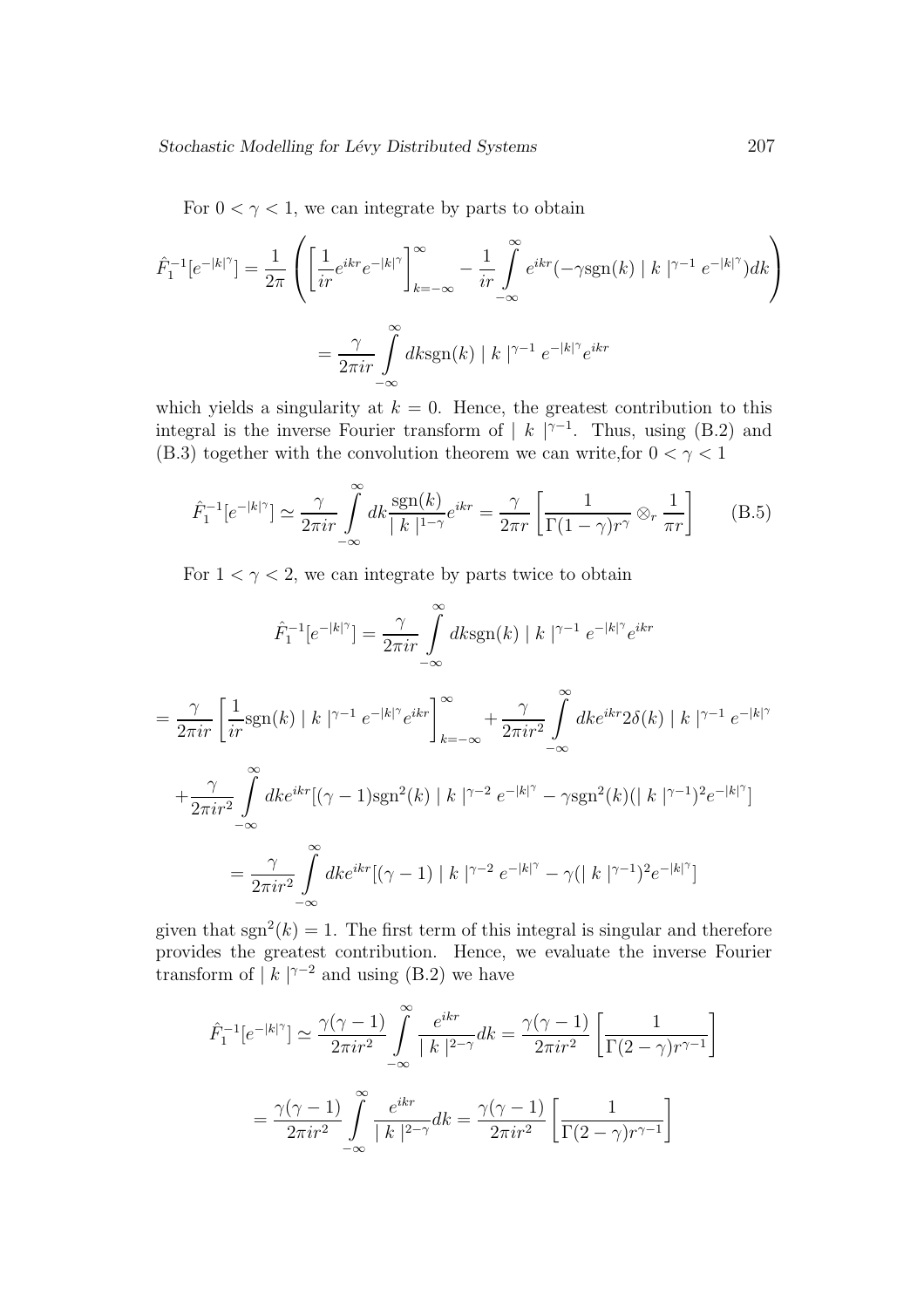208 J M Blackledge and T Raja Rani

$$
= \frac{\gamma(\gamma - 1)}{2\pi i} \left[ \frac{1}{\Gamma(2 - \gamma)r^{1+\gamma}} \right], \ 1 < \gamma < 2
$$
 (B.6)

Combining the results for  $0 < \gamma < 1$  and  $1 < \gamma < 2$ , i.e. equation (B.5) and (B.6), with equation (B.4) we finally obtain the result

$$
\hat{F}_3^{-1}[e^{-|k|^\gamma}] \simeq \begin{cases} \frac{\gamma}{4\pi^3 \Gamma(1-\gamma)r} \left[ \frac{1}{r^2} \left( \frac{1}{r^\gamma} \otimes_r \frac{1}{r} \right) - \gamma \left( \frac{1}{r^{1+\gamma}} \otimes_r \frac{1}{r} \right) \right], & 0 < \gamma < 1; \\ \frac{\gamma(\gamma-1)(\gamma+1)}{4\pi^3 \Gamma(2-\gamma)r} \left[ \frac{1}{r} \otimes_r \frac{1}{r^{2+\gamma}} \right], & 1 < \gamma < 2. \end{cases} (B.7)
$$

Corollary B.1 Form equations (B.5) and (B.6) we derive the asymptotic scaling relationship

$$
\hat{F}_1^{-1}[e^{-|k|^\gamma}] \sim \frac{1}{r^{1+\gamma}}, \ r \to \infty
$$

so that from equation (B.4),

$$
\hat F_3^{-1}[e^{-|k|^\gamma}] \sim \frac{1}{r^{3+\gamma}}, \;\; r \to \infty
$$

**Corollary B.2** For  $r \in \mathbb{R}^2$ , using polar coordinates

$$
\hat{F}_2^{-1}[e^{-|k|^\gamma}] = \frac{1}{(2\pi)^2} \int_0^{2\pi} d\theta \int_0^{\infty} dk k e^{-|k|^\gamma} e^{ikr \cos \theta} = \frac{1}{2\pi} \int_0^{\infty} e^{-|k|^\gamma} J_0(kr) k dk \quad (B.8)
$$

where  $J_0$  is the Bessel function (of order 0) given by

$$
J_0(kr) = \frac{1}{2\pi} \int\limits_0^{2\pi} d\theta e^{ikr\cos\theta}
$$

Equation (B.9) defines the (zero order) Hankel transform of  $e^{-|k|^\gamma}$  and by induction we may postulate the result

$$
\hat{F}_2^{-1}[e^{-|k|^\gamma}] \sim \frac{1}{r^{2+\gamma}}, \ r \to \infty
$$

leading to the generalised scaling relation

$$
\hat{F}_n^{-1}[e^{-|k|^\gamma}] \sim \frac{1}{r^{n+\gamma}}, \ r \to \infty \tag{B.9}
$$

Remark B.1 A verification of equation (B.9) may be resolved by considering known results for the case when  $\gamma = 1$ . i.e.

$$
F_1^{-1}[e^{-|k|}] = \frac{1}{\pi(1+r^2)}
$$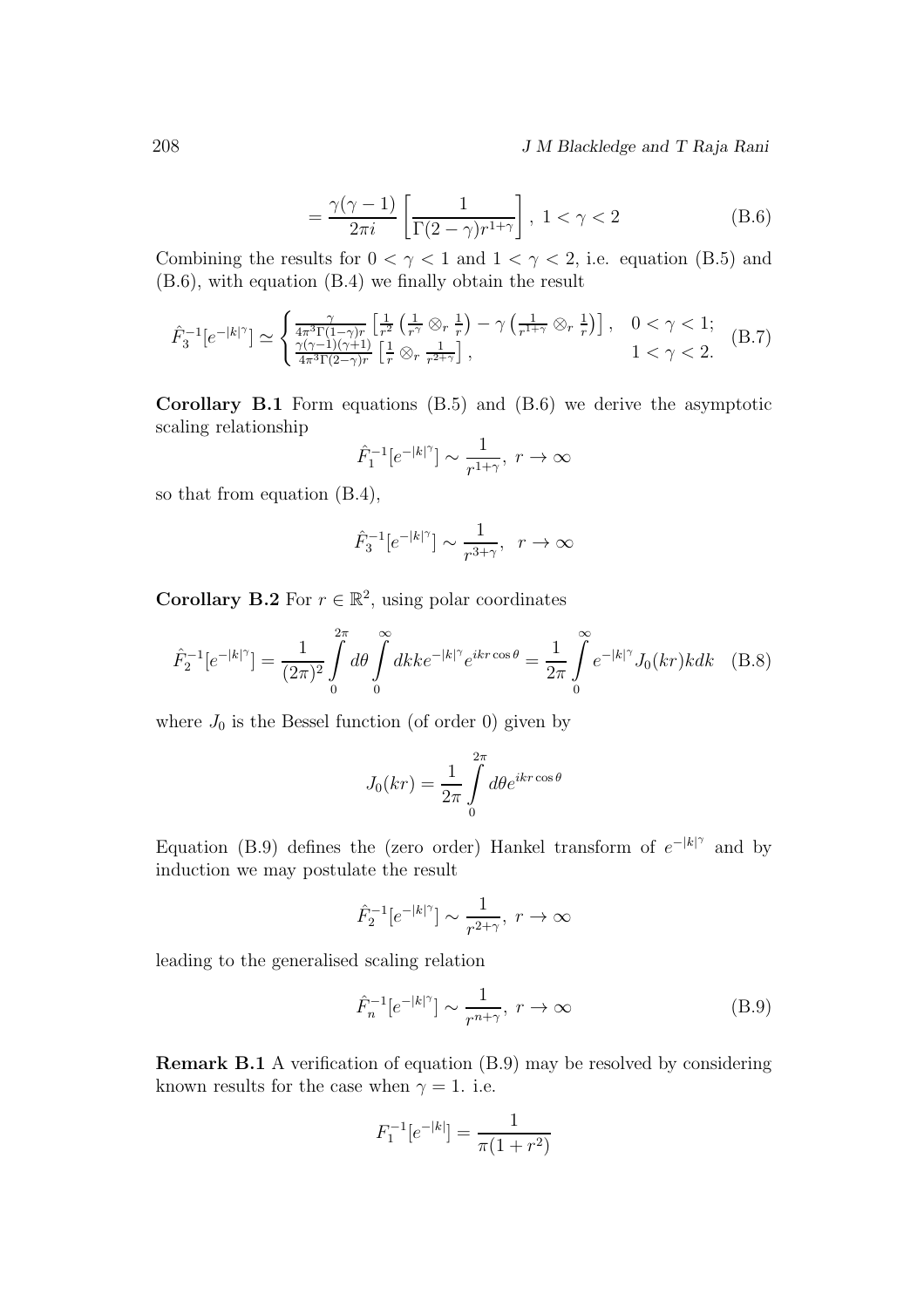and, from equation (B.4),

$$
F_3^{-1}[e^{-|k|}] = \frac{1}{\pi^2(1+r^2)^2}
$$

**Remark B.2** For the case when  $\gamma = 2$ ,

$$
\hat{F}_n^{-1}[e^{-k^2}] = \frac{1}{(4\pi)^{n/2}}e^{-r^2/4}
$$

Remark B.3 From equation (B.9), we note that for the characteristic function  $e^{-|k|}/|k|$  the Hankel transform [16] exists and we can write,

$$
F_2^{-1} \left[ \frac{e^{-|k|}}{|k|} \right] = \frac{1}{\sqrt{1+r^2}}
$$

**Remark B.4** For the case when  $\gamma = 0$ ,

$$
F_n^{-1}[e^{-1}] = \frac{1}{e} \delta^n(r)
$$

### Acknowledgements

The authors would like to acknowledge the support of the University of Portsmouth.

## References

- [1] A. Einstein, On the Motion of Small Particles Suspended in Liquids at Rest Required by the Molecular-Kinetic Theory of Heat, Annalen der Physik, Vol. 17, 549-560, 1905.
- [2] L. Navarro (communicated by J. Z. Buchwald), Gibbs, Einstein and the Foundations of Statistical Mechanics Arch. Hist. Exact Sci. 53 (1998) 147- 180, Springer, 1998.
- [3] G Evans, J M Blackledge and P Yardley, Analytic Solutions to Partial Differential Equations, Springer, ISBN: 2540761241, 1999.
- [4] A. N. Kolmogorov, On Analytic Methods in Probability Theory, Selected Works of A. N. Kolmogorov, Volume II: Probability Theory and Mathematical Statistics (Ed. A. N. Shiryaev), Kluwer, Dordrecht, 61-108, 1992 (From the Original: Uber die Analytischen Methoden in der Wahrscheinlichkeitsrechnung, (1931). Math. Ann. 104: 415-458).